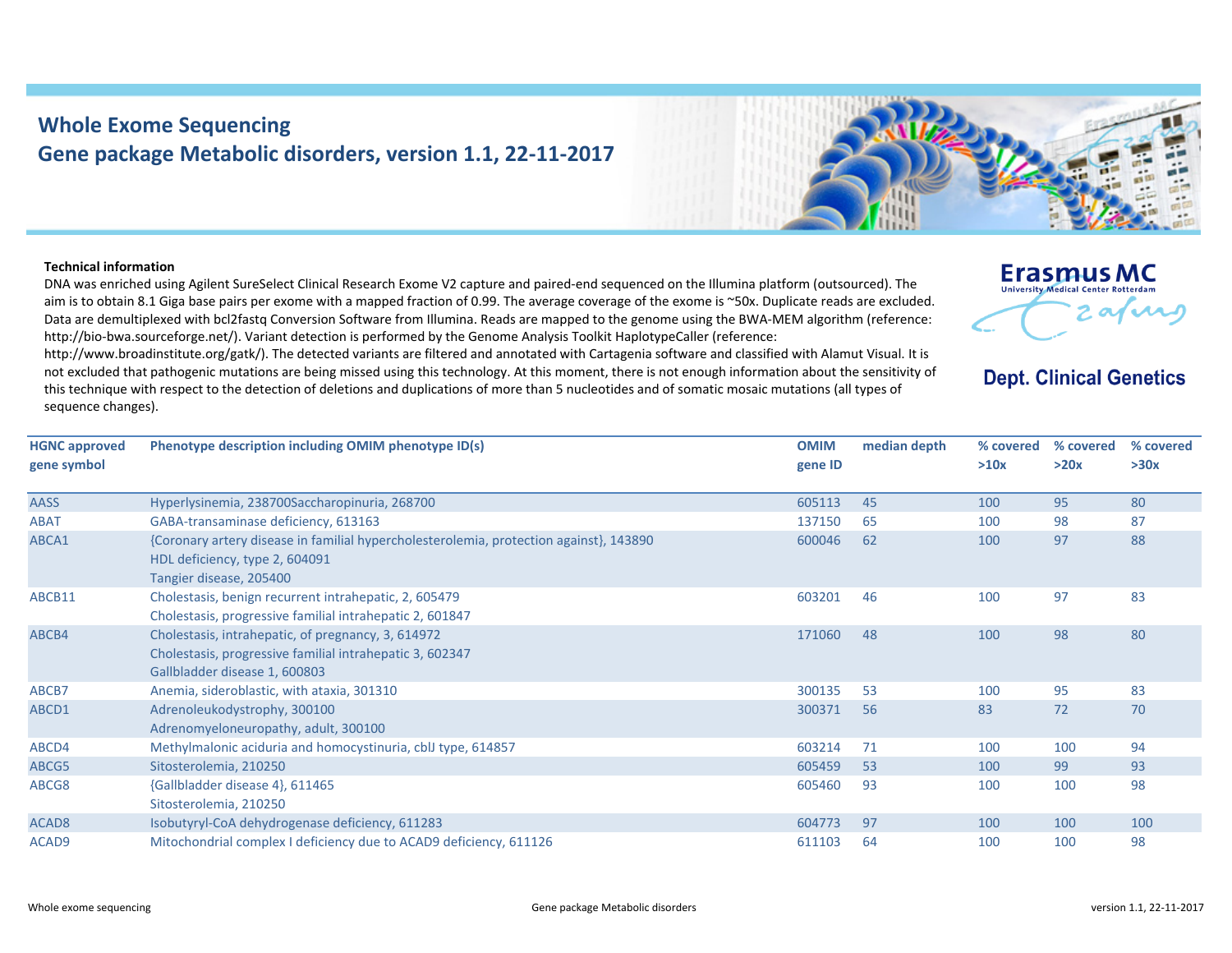| <b>HGNC approved</b> | Phenotype description including OMIM phenotype ID(s)                           | <b>OMIM</b> | median depth |      | % covered % covered | % covered |
|----------------------|--------------------------------------------------------------------------------|-------------|--------------|------|---------------------|-----------|
| gene symbol          |                                                                                | gene ID     |              | >10x | >20x                | >30x      |
|                      |                                                                                |             |              |      |                     |           |
| <b>ACADM</b>         | Acyl-CoA dehydrogenase, medium chain, deficiency of, 201450                    | 607008      | 55           | 100  | 99                  | 90        |
| <b>ACADS</b>         | Acyl-CoA dehydrogenase, short-chain, deficiency of, 201470                     | 606885      | 84           | 100  | 100                 | 98        |
| <b>ACADSB</b>        | 2-methylbutyrylglycinuria, 610006                                              | 600301      | 48           | 100  | 95                  | 73        |
| <b>ACADVL</b>        | VLCAD deficiency, 201475                                                       | 609575      | 81           | 100  | 98                  | 93        |
| ACAT1                | Alpha-methylacetoacetic aciduria, 203750                                       | 607809      | 51           | 100  | 99                  | 84        |
| ACOX1                | Peroxisomal acyl-CoA oxidase deficiency, 264470                                | 609751      | 71           | 100  | 100                 | 94        |
| ACSF3                | Combined malonic and methylmalonic aciduria, 614265                            | 614245      | 86           | 100  | 100                 | 96        |
| ACY1                 | Aminoacylase 1 deficiency, 609924                                              | 104620      | 72           | 100  | 100                 | 100       |
| <b>ADA</b>           | Adenosine deaminase deficiency, partial, 102700                                | 608958      | 57           | 100  | 98                  | 85        |
|                      | Severe combined immunodeficiency due to ADA deficiency, 102700                 |             |              |      |                     |           |
| ADK                  | Hypermethioninemia due to adenosine kinase deficiency, 614300                  | 102750      | 38           | 100  | 90                  | 62        |
| <b>ADSL</b>          | Adenylosuccinase deficiency, 103050                                            | 608222      | 61           | 100  | 99                  | 88        |
| AGA                  | Aspartylglucosaminuria, 208400                                                 | 613228      | 53           | 100  | 98                  | 85        |
| <b>AGK</b>           | Cataract 38, 614691                                                            | 610345      | 44           | 100  | 98                  | 83        |
|                      | Sengers syndrome, 212350                                                       |             |              |      |                     |           |
| AGL                  | Glycogen storage disease IIIa, 232400                                          | 610860      | 53           | 100  | 99                  | 89        |
|                      | Glycogen storage disease IIIb, 232400                                          |             |              |      |                     |           |
| <b>AGPS</b>          | Rhizomelic chondrodysplasia punctata, type 3, 600121                           | 603051      | 48           | 100  | 96                  | 74        |
| <b>AGXT</b>          | Hyperoxaluria, primary, type 1, 259900                                         | 604285      | 79           | 100  | 100                 | 100       |
| AGXT2                | [Beta-aminoisobutyric acid, urinary excretion of], 210100                      | 612471      | 47           | 100  | 96                  | 79        |
| <b>AHCY</b>          | Hypermethioninemia with deficiency of S-adenosylhomocysteine hydrolase, 613752 | 180960      | 93           | 96   | 96                  | 95        |
| AIFM1                | Combined oxidative phosphorylation deficiency 6, 300816                        | 300169      | 41           | 100  | 89                  | 67        |
|                      | Cowchock syndrome, 310490                                                      |             |              |      |                     |           |
|                      | Deafness 5, 300614                                                             |             |              |      |                     |           |
| AKR1D1               | Bile acid synthesis defect, congenital, 2, 235555                              | 604741      | 48           | 100  | 92                  | 86        |
| <b>ALAD</b>          | {Lead poisoning, susceptibility to}, 612740                                    | 125270      | 71           | 100  | 100                 | 97        |
|                      | Porphyria, acute hepatic, 612740                                               |             |              |      |                     |           |
| ALAS <sub>2</sub>    | Anemia, sideroblastic, 1, 300751                                               | 301300      | 45           | 100  | 97                  | 84        |
|                      | Protoporphyria, erythropoietic, 300752                                         |             |              |      |                     |           |
| ALDH18A1             | Cutis laxa 3, 616603                                                           | 138250      | 54           | 100  | 98                  | 88        |
|                      | Cutis laxa, type IIIA, 219150                                                  |             |              |      |                     |           |
|                      | Spastic paraplegia 9A, 601162                                                  |             |              |      |                     |           |
|                      | Spastic paraplegia 9B, 616586                                                  |             |              |      |                     |           |
| ALDH3A2              | Sjogren-Larsson syndrome, 270200                                               | 609523      | 52           | 100  | 98                  | 88        |
| ALDH4A1              | Hyperprolinemia, type II, 239510                                               | 606811      | 64           | 100  | 99                  | 97        |
| ALDH5A1              | Succinic semialdehyde dehydrogenase deficiency, 271980                         | 610045      | 42           | 99   | 94                  | 71        |
| ALDH6A1              | Methylmalonate semialdehyde dehydrogenase deficiency, 614105                   | 603178      | 71           | 100  | 99                  | 93        |
| ALDH7A1              | Epilepsy, pyridoxine-dependent, 266100                                         | 107323      | 50           | 100  | 93                  | 71        |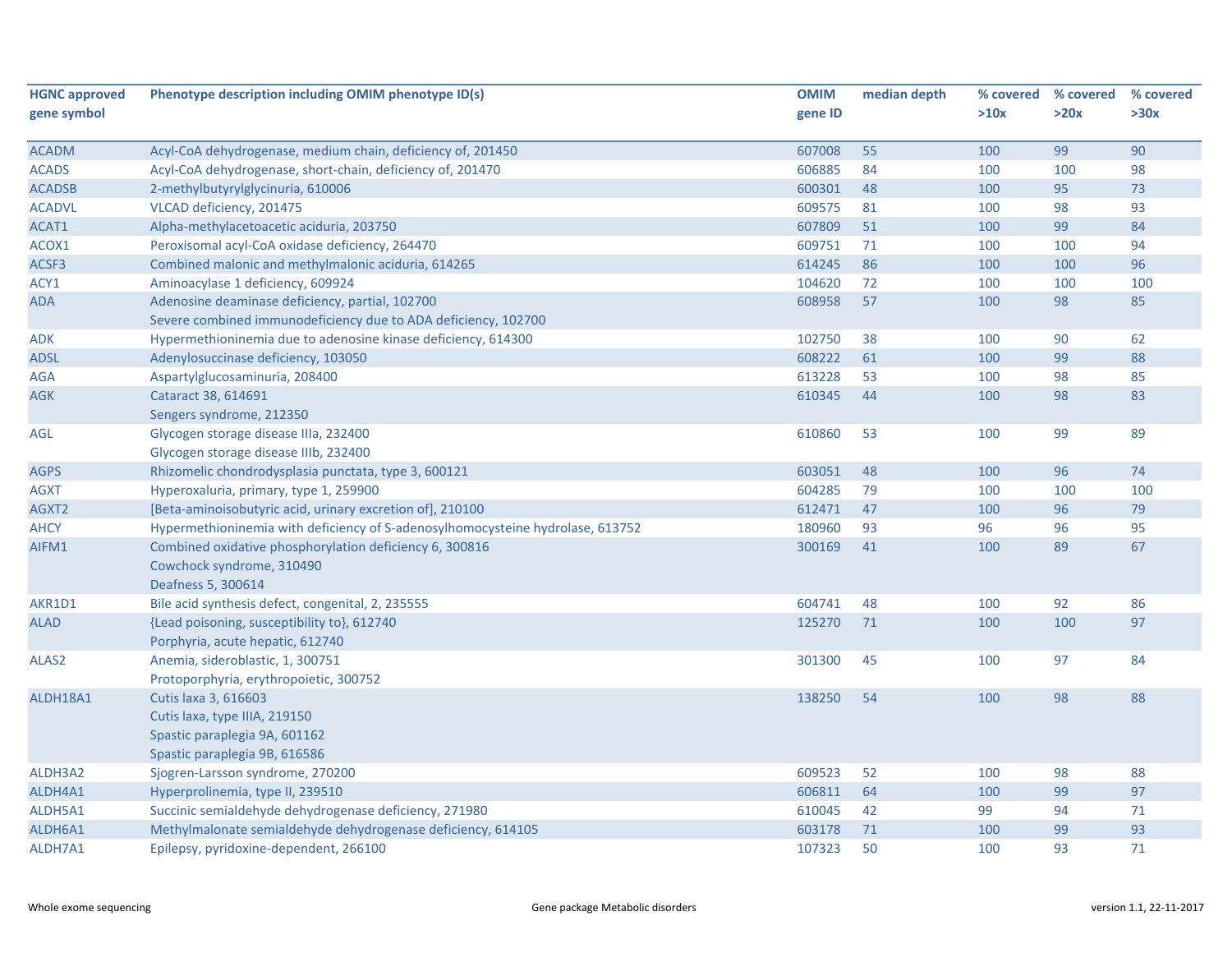| <b>HGNC approved</b> | Phenotype description including OMIM phenotype ID(s)                     | <b>OMIM</b> | median depth | % covered | % covered | % covered |
|----------------------|--------------------------------------------------------------------------|-------------|--------------|-----------|-----------|-----------|
| gene symbol          |                                                                          | gene ID     |              | >10x      | >20x      | >30x      |
|                      |                                                                          |             |              |           |           |           |
| <b>ALDOA</b>         | Glycogen storage disease XII, 611881                                     | 103850      | 95           | 100       | 100       | 100       |
| <b>ALDOB</b>         | Fructose intolerance, 229600                                             | 612724      | 66           | 100       | 100       | 100       |
| ALG1                 | Congenital disorder of glycosylation, type Ik, 608540                    | 605907      | 46           | 90        | 76        | 70        |
| <b>ALG11</b>         | Congenital disorder of glycosylation, type Ip, 613661                    | 613666      | 59           | 100       | 100       | 99        |
| <b>ALG12</b>         | Congenital disorder of glycosylation, type Ig, 607143                    | 607144      | 108          | 100       | 100       | 100       |
| <b>ALG13</b>         | ?Congenital disorder of glycosylation, type Is, 300884                   | 300776      | 42           | 100       | 96        | 73        |
|                      | Epileptic encephalopathy, early infantile, 36, 300884                    |             |              |           |           |           |
| ALG14                | ?Myasthenic syndrome, congenital, 15, without tubular aggregates, 616227 | 612866      | 69           | 100       | 100       | 91        |
| ALG <sub>2</sub>     | ?Congenital disorder of glycosylation, type Ii, 607906                   | 607905      | 51           | 100       | 100       | 97        |
|                      | Myasthenic syndrome, congenital, 14, with tubular aggregates, 616228     |             |              |           |           |           |
| ALG3                 | Congenital disorder of glycosylation, type Id, 601110                    | 608750      | 63           | 100       | 100       | 100       |
| ALG6                 | Congenital disorder of glycosylation, type Ic, 603147                    | 604566      | 58           | 100       | 99        | 83        |
| ALG8                 | Congenital disorder of glycosylation, type Ih, 608104                    | 608103      | 43           | 100       | 96        | 75        |
| ALG9                 | Congenital disorder of glycosylation, type II, 608776                    | 606941      | 43           | 100       | 96        | 77        |
|                      | Gillessen-Kaesbach-Nishimura syndrome, 263210                            |             |              |           |           |           |
| <b>ALPL</b>          | Hypophosphatasia, adult, 146300                                          | 171760      | 64           | 100       | 100       | 96        |
|                      | Hypophosphatasia, childhood, 241510                                      |             |              |           |           |           |
|                      | Hypophosphatasia, infantile, 241500                                      |             |              |           |           |           |
|                      | Odontohypophosphatasia, 146300                                           |             |              |           |           |           |
| <b>AMACR</b>         | Alpha-methylacyl-CoA racemase deficiency, 614307                         | 604489      | 53           | 100       | 100       | 89        |
|                      | Bile acid synthesis defect, congenital, 4, 214950                        |             |              |           |           |           |
| <b>AMN</b>           | Megaloblastic anemia-1, Norwegian type, 261100                           | 605799      | 57           | 100       | 99        | 82        |
| AMPD1                | Myopathy due to myoadenylate deaminase deficiency, 615511                | 102770      | 48           | 100       | 97        | 85        |
| <b>AMT</b>           | Glycine encephalopathy, 605899                                           | 238310      | 73           | 100       | 100       | 98        |
| APOA1                | Amyloidosis, 3 or more types, 105200                                     | 107680      | 86           | 100       | 100       | 100       |
|                      | ApoA-I and apoC-III deficiency, combined                                 |             |              |           |           |           |
|                      | <b>Corneal clouding</b>                                                  |             |              |           |           |           |
|                      | Hypoalphalipoproteinemia, 604091                                         |             |              |           |           |           |
| <b>APOB</b>          | Hypercholesterolemia, due to ligand-defective apo B, 144010              | 107730      | 115          | 100       | 100       | 99        |
|                      | Hypobetalipoproteinemia, 615558                                          |             |              |           |           |           |
| APOC2                | Hyperlipoproteinemia, type Ib, 207750                                    | 608083      | 62           | 100       | 100       | 100       |
| <b>APOE</b>          | Alzheimer disease-2, 104310                                              | 107741      | 76           | 100       | 100       | 95        |
|                      | {Coronary artery disease, severe, susceptibility to}, 617347             |             |              |           |           |           |
|                      | Hyperlipoproteinemia, type III, 617347                                   |             |              |           |           |           |
|                      | Lipoprotein glomerulopathy, 611771                                       |             |              |           |           |           |
|                      | {?Macular degeneration, age-related}, 603075                             |             |              |           |           |           |
|                      | Sea-blue histiocyte disease, 269600                                      |             |              |           |           |           |
| <b>APRT</b>          | Adenine phosphoribosyltransferase deficiency, 614723                     | 102600      | 52           | 100       | 100       | 100       |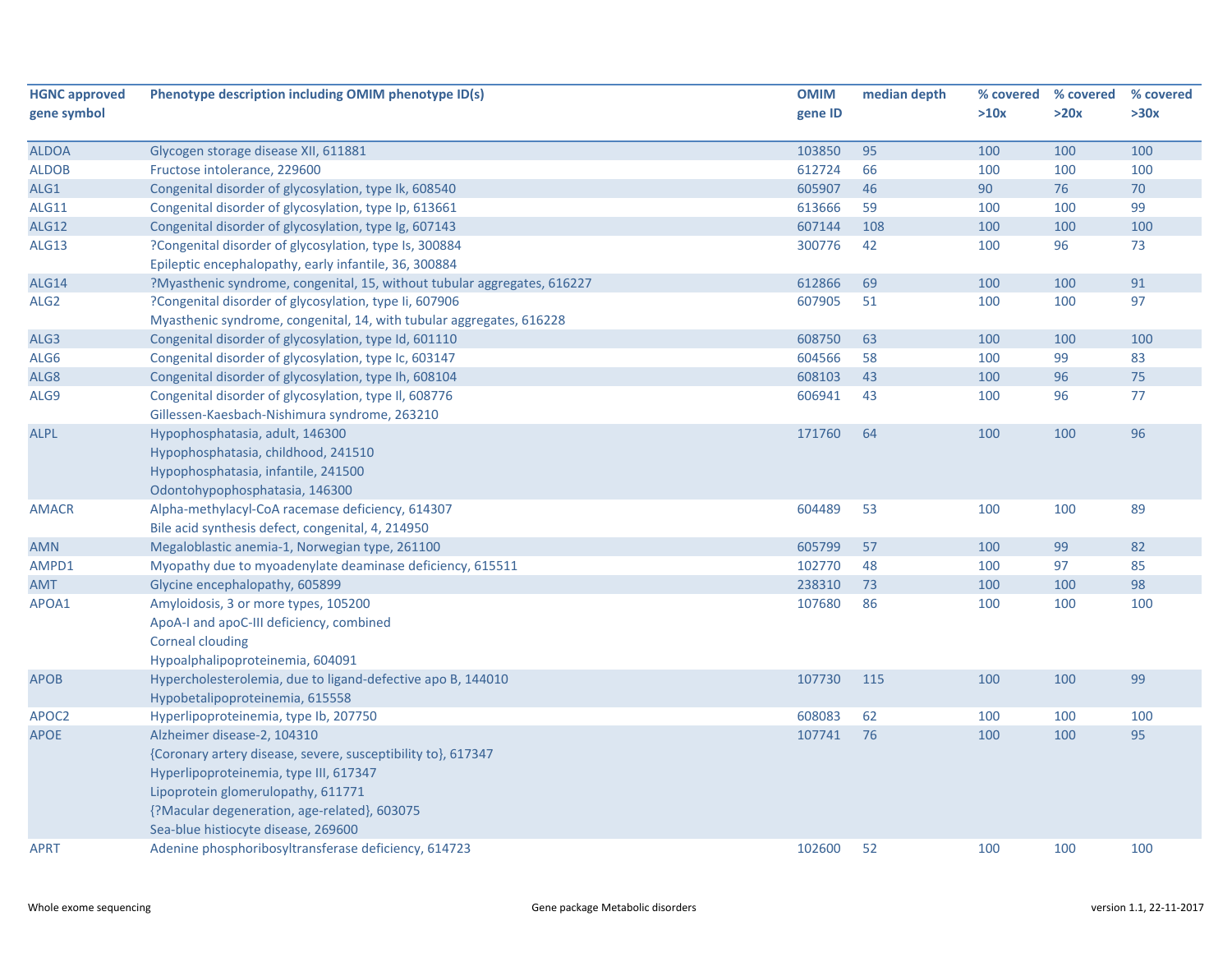| <b>HGNC approved</b> | Phenotype description including OMIM phenotype ID(s)                                                                   | <b>OMIM</b> | median depth | % covered | % covered | % covered |
|----------------------|------------------------------------------------------------------------------------------------------------------------|-------------|--------------|-----------|-----------|-----------|
| gene symbol          |                                                                                                                        | gene ID     |              | >10x      | >20x      | >30x      |
|                      |                                                                                                                        |             |              |           |           |           |
| <b>APTX</b>          | Ataxia, early-onset, with oculomotor apraxia and hypoalbuminemia, 208920                                               | 606350      | 54           | 100       | 90        | 77        |
| ARG1                 | Argininemia, 207800                                                                                                    | 608313      | 56           | 100       | 100       | 88        |
| <b>ARSA</b>          | Metachromatic leukodystrophy, 250100                                                                                   | 607574      | 105          | 100       | 100       | 100       |
| <b>ARSB</b>          | Mucopolysaccharidosis type VI (Maroteaux-Lamy), 253200                                                                 | 611542      | 49           | 100       | 99        | 90        |
| ASAH1                | Farber lipogranulomatosis, 228000                                                                                      | 613468      | 49           | 100       | 97        | 80        |
|                      | Spinal muscular atrophy with progressive myoclonic epilepsy, 159950                                                    |             |              |           |           |           |
| ASL                  | Argininosuccinic aciduria, 207900                                                                                      | 608310      | 70           | 100       | 100       | 99        |
| <b>ASNS</b>          | Asparagine synthetase deficiency, 615574                                                                               | 108370      | 59           | 100       | 100       | 92        |
| <b>ASPA</b>          | Canavan disease, 271900                                                                                                | 608034      | 41           | 100       | 98        | 81        |
| ASS1                 | Citrullinemia, 215700                                                                                                  | 603470      | 70           | 100       | 100       | 98        |
| ATIC                 | AICA-ribosiduria due to ATIC deficiency, 608688                                                                        | 601731      | 45           | 100       | 99        | 84        |
| ATP5E                | ?Mitochondrial complex V (ATP synthase) deficiency, nuclear type 3, 614053                                             | 606153      | 56           | 100       | 100       | 100       |
| ATP6AP1              | Immunodeficiency 47, 300972                                                                                            | 300197      | 58           | 100       | 96        | 86        |
| ATP6V0A2             | Cutis laxa, type IIA, 219200                                                                                           | 611716      | 56           | 100       | 98        | 87        |
|                      | Wrinkly skin syndrome, 278250                                                                                          |             |              |           |           |           |
| ATP7A                | Menkes disease, 309400                                                                                                 | 300011      | 44           | 100       | 98        | 84        |
|                      | Occipital horn syndrome, 304150                                                                                        |             |              |           |           |           |
|                      | Spinal muscular atrophy, distal 3, 300489                                                                              |             |              |           |           |           |
| ATP7B                | Wilson disease, 277900                                                                                                 | 606882      | 70           | 100       | 100       | 97        |
| ATP8B1               | Cholestasis, benign recurrent intrahepatic, 243300                                                                     | 602397      | 50           | 100       | 98        | 85        |
|                      | Cholestasis, intrahepatic, of pregnancy, 1, 147480                                                                     |             |              |           |           |           |
|                      | Cholestasis, progressive familial intrahepatic 1, 211600                                                               |             |              |           |           |           |
| ATPAF2               | Mitochondrial complex V (ATP synthase) deficiency, nuclear type 1, 604273                                              | 608918      | 51           | 100       | 100       | 90        |
| <b>AUH</b>           | 3-methylglutaconic aciduria, type I, 250950                                                                            | 600529      | 52           | 100       | 100       | 92        |
| <b>B3GALNT2</b>      | Muscular dystrophy-dystroglycanopathy (congenital with brain and eye anomalies, type A, 11, 615181                     | 610194      | 42           | 100       | 97        | 76        |
| <b>B3GALT6</b>       | Ehlers-Danlos syndrome, progeroid type, 2, 615349                                                                      | 615291      | 48           | 79        | 76        | 72        |
|                      | Spondyloepimetaphyseal dysplasia with joint laxity, type 1, with or without fractures, 271640                          |             |              |           |           |           |
| B3GAT3               | Multiple joint dislocations, short stature, craniofacial dysmorphism, with or without congenital heart defects, 606374 |             | 73           | 100       | 100       | 100       |
|                      | 245600                                                                                                                 |             |              |           |           |           |
| <b>B3GLCT</b>        | Peters-plus syndrome, 261540                                                                                           | 610308      | 47           | 100       | 87        | 64        |
| <b>B4GALNT1</b>      | Spastic paraplegia 26, 609195                                                                                          | 601873      | 71           | 100       | 100       | 100       |
| B4GALT1              | Congenital disorder of glycosylation, type IId, 607091                                                                 | 137060      | 69           | 100       | 100       | 94        |
| B4GALT7              | Ehlers-Danlos syndrome with short stature and limb anomalies, 130070                                                   | 604327      | 76           | 100       | 100       | 97        |
| <b>BAAT</b>          | Hypercholanemia, familial, 607748                                                                                      | 602938      | 57           | 100       | 98        | 83        |
| BCAT1                | ?Hyperleucinemia-isoleucinemia or hypervalinemia                                                                       | 113520      | 40           | 100       | 92        | 68        |
| BCAT2                | ?Hypervalinemia or hyperleucine-isoleucinemia                                                                          | 113530      | 62           | 100       | 100       | 96        |
| <b>BCKDHA</b>        | Maple syrup urine disease, type Ia, 248600                                                                             | 608348      | 86           | 100       | 100       | 100       |
| <b>BCKDHB</b>        | Maple syrup urine disease, type Ib, 248600                                                                             | 248611      | 49           | 100       | 99        | 86        |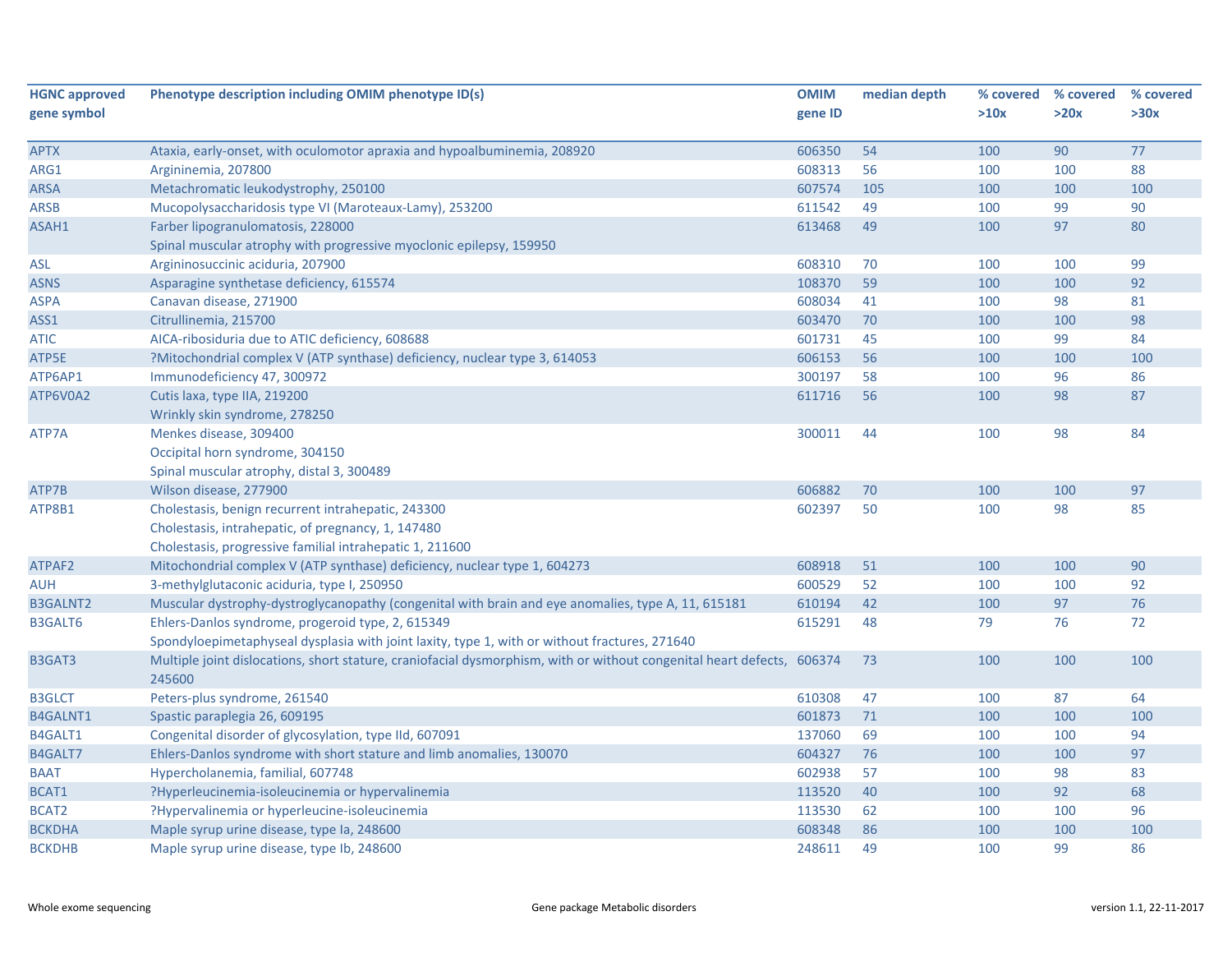| <b>HGNC approved</b> | Phenotype description including OMIM phenotype ID(s)                             | <b>OMIM</b> | median depth | % covered | % covered | % covered |
|----------------------|----------------------------------------------------------------------------------|-------------|--------------|-----------|-----------|-----------|
| gene symbol          |                                                                                  | gene ID     |              | >10x      | >20x      | >30x      |
|                      |                                                                                  |             |              |           |           |           |
| BCS1L                | Bjornstad syndrome, 262000                                                       | 603647      | 134          | 100       | 100       | 100       |
|                      | GRACILE syndrome, 603358                                                         |             |              |           |           |           |
|                      | Leigh syndrome, 256000                                                           |             |              |           |           |           |
|                      | Mitochondrial complex III deficiency, nuclear type 1, 124000                     |             |              |           |           |           |
| <b>BTD</b>           | Biotinidase deficiency, 253260                                                   | 609019      | 70           | 100       | 100       | 98        |
| CA5A                 | Hyperammonemia due to carbonic anhydrase VA deficiency, 615751                   | 114761      | 110          | 100       | 100       | 100       |
| <b>CAD</b>           | Epileptic encephalopathy, early infantile, 50, 616457                            | 114010      | 76           | 100       | 100       | 100       |
| <b>CAT</b>           | Acatalasemia, 614097                                                             | 115500      | 46           | 100       | 97        | 81        |
| <b>CBS</b>           | Homocystinuria, B6-responsive and nonresponsive types, 236200                    | 613381      | 70           | 100       | 100       | 96        |
|                      | Thrombosis, hyperhomocysteinemic, 236200                                         |             |              |           |           |           |
| <b>CCDC115</b>       | Congenital disorder of glycosylation, type IIo, 616828                           | 613734      | 39           | 84        | 77        | 72        |
| CD320                | Methylmalonic aciduria, transient, due to transcobalamin receptor defect, 613646 | 606475      | 65           | 100       | 100       | 96        |
| <b>CETP</b>          | [High density lipoprotein cholesterol level QTL 10], 143470                      | 118470      | 61           | 100       | 100       | 99        |
|                      | Hyperalphalipoproteinemia, 143470                                                |             |              |           |           |           |
| CHSY1                | Temtamy preaxial brachydactyly syndrome, 605282                                  | 608183      | 61           | 98        | 95        | 93        |
| CLDN16               | Hypomagnesemia 3, renal, 248250                                                  | 603959      | 51           | 100       | 99        | 89        |
| CLDN19               | Hypomagnesemia 5, renal, with ocular involvement, 248190                         | 610036      | 75           | 100       | 100       | 100       |
| CLN3                 | Ceroid lipofuscinosis, neuronal, 3, 204200                                       | 607042      | 76           | 100       | 100       | 94        |
| CLN <sub>5</sub>     | Ceroid lipofuscinosis, neuronal, 5, 256731                                       | 608102      | 57           | 100       | 100       | 98        |
| CLN6                 | Ceroid lipofuscinosis, neuronal, 6, 601780                                       | 606725      | 78           | 100       | 98        | 88        |
|                      | Ceroid lipofuscinosis, neuronal, Kufs type, adult onset, 204300                  |             |              |           |           |           |
| CLN8                 | Ceroid lipofuscinosis, neuronal, 8, 600143                                       | 607837      | 81           | 100       | 100       | 100       |
|                      | Ceroid lipofuscinosis, neuronal, 8, Northern epilepsy variant, 610003            |             |              |           |           |           |
| <b>CLPS</b>          | No OMIM phenotype                                                                | 120105      | 77           | 100       | 100       | 100       |
| CNNM <sub>2</sub>    | Hypomagnesemia 6, renal, 613882                                                  | 607803      | 106          | 100       | 100       | 95        |
|                      | Hypomagnesemia, seizures, and mental retardation, 616418                         |             |              |           |           |           |
| COG1                 | Congenital disorder of glycosylation, type IIg, 611209                           | 606973      | 66           | 100       | 99        | 94        |
| COG2                 | ?Congenital disorder of glycosylation, type IIq, 617395                          | 606974      | 47           | 100       | 98        | 81        |
| COG4                 | Congenital disorder of glycosylation, type IIj, 613489                           | 606976      | 53           | 100       | 100       | 89        |
| COG5                 | Congenital disorder of glycosylation, type IIi, 613612                           | 606821      | 43           | 100       | 96        | 77        |
| COG6                 | Congenital disorder of glycosylation, type III, 614576                           | 606977      | 48           | 100       | 96        | 74        |
|                      | Shaheen syndrome, 615328                                                         |             |              |           |           |           |
| COG7                 | Congenital disorder of glycosylation, type IIe, 608779                           | 606978      | 56           | 100       | 98        | 85        |
| COG <sub>8</sub>     | Congenital disorder of glycosylation, type IIh, 611182                           | 606979      | 80           | 100       | 100       | 99        |
| COQ <sub>2</sub>     | Coenzyme Q10 deficiency, primary, 1, 607426                                      | 609825      | 49           | 100       | 97        | 82        |
|                      | {Multiple system atrophy, susceptibility to}, 146500                             |             |              |           |           |           |
| COQ8A                | Coenzyme Q10 deficiency, primary, 4, 612016                                      | 606980      | 86           | 100       | 100       | 100       |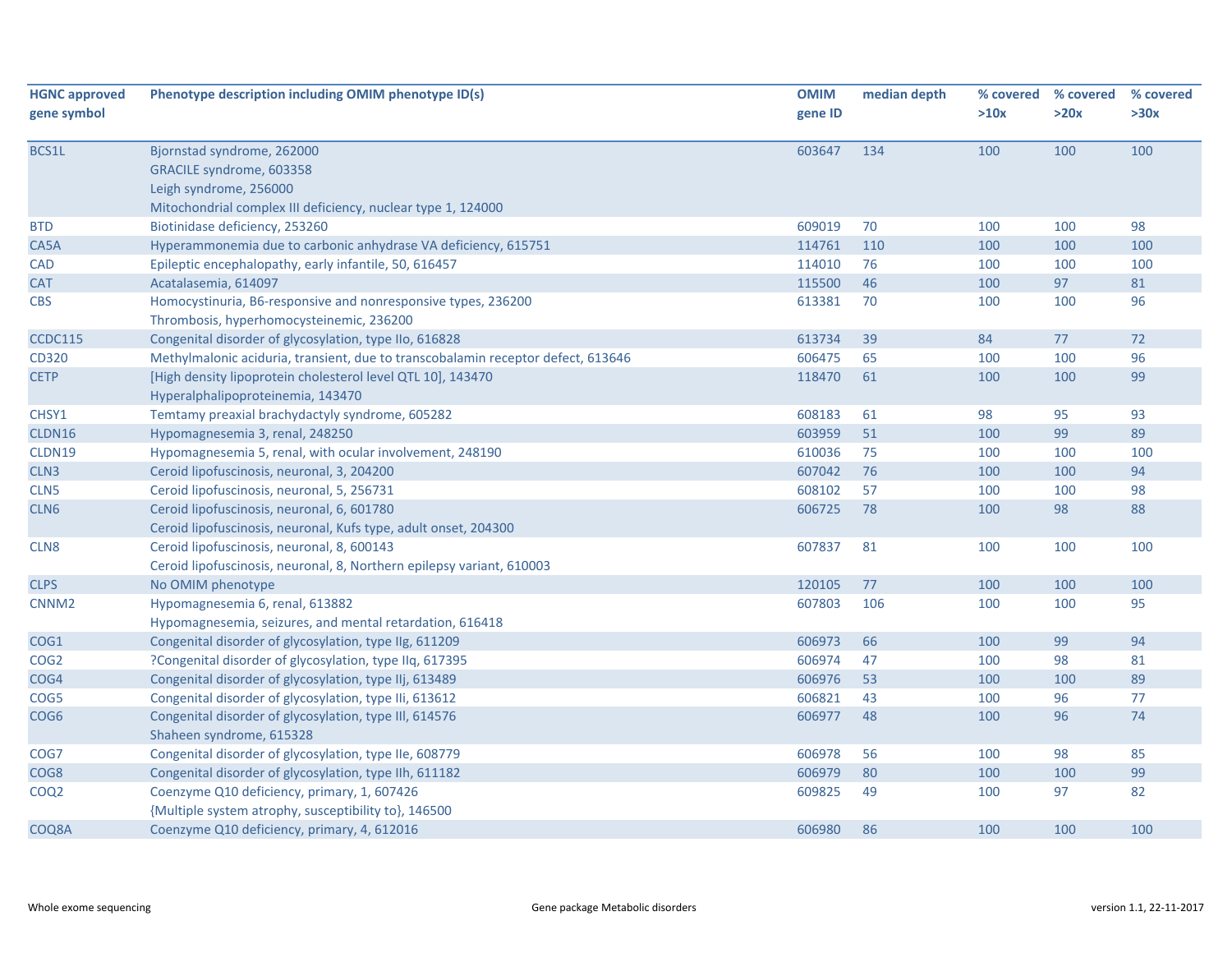| <b>HGNC approved</b><br>gene symbol | Phenotype description including OMIM phenotype ID(s)                                                                                                                                                                   | <b>OMIM</b><br>gene ID | median depth | % covered<br>>10x | % covered<br>>20x | % covered<br>>30x |
|-------------------------------------|------------------------------------------------------------------------------------------------------------------------------------------------------------------------------------------------------------------------|------------------------|--------------|-------------------|-------------------|-------------------|
| <b>COX15</b>                        | Cardioencephalomyopathy, fatal infantile, due to cytochrome c oxidase deficiency 2, 615119<br>Leigh syndrome due to cytochrome c oxidase deficiency, 256000                                                            | 603646                 | 43           | 100               | 96                | 76                |
| COX6B1                              | Mitochondrial complex IV deficiency, 220110                                                                                                                                                                            | 124089                 | 60           | 100               | 100               | 100               |
| <b>CP</b>                           | Cerebellar ataxia, 604290<br>Hemosiderosis, systemic, due to aceruloplasminemia, 604290<br>[Hypoceruloplasminemia, hereditary], 604290                                                                                 | 117700                 | 47           | 100               | 99                | 87                |
| <b>CPOX</b>                         | Coproporphyria, 121300<br>Harderoporphyria, 121300                                                                                                                                                                     | 612732                 | 46           | 100               | 99                | 85                |
| CPS1                                | Carbamoylphosphate synthetase I deficiency, 237300<br>{Pulmonary hypertension, neonatal, susceptibility to}, 615371<br>{Venoocclusive disease after bone marrow transplantation}                                       | 608307                 | 42           | 100               | 96                | 78                |
| CPT <sub>2</sub>                    | CPT II deficiency, infantile, 600649<br>CPT II deficiency, lethal neonatal, 608836<br>CPT II deficiency, myopathic, stress-induced, 255110<br>{Encephalopathy, acute, infection-induced, 4, susceptibility to}, 614212 | 600650                 | 72           | 100               | 100               | 98                |
| <b>CTH</b>                          | Cystathioninuria, 219500<br>Homocysteine, total plasma, elevated                                                                                                                                                       | 607657                 | 55           | 100               | 99                | 87                |
| <b>CTNS</b>                         | Cystinosis, atypical nephropathic, 219800<br>Cystinosis, late-onset juvenile or adolescent nephropathic, 219900<br>Cystinosis, nephropathic, 219800<br>Cystinosis, ocular nonnephropathic, 219750                      | 606272                 | 71           | 100               | 100               | 100               |
| <b>CTSA</b>                         | Galactosialidosis, 256540                                                                                                                                                                                              | 613111                 | 83           | 100               | 100               | 98                |
| <b>CTSC</b>                         | Haim-Munk syndrome, 245010<br>Papillon-Lefevre syndrome, 245000<br>Periodontitis 1, juvenile, 170650                                                                                                                   | 602365                 | 46           | 100               | 98                | 79                |
| <b>CTSD</b>                         | Ceroid lipofuscinosis, neuronal, 10, 610127                                                                                                                                                                            | 116840                 | 79           | 100               | 100               | 100               |
| <b>CTSK</b>                         | Pycnodysostosis, 265800                                                                                                                                                                                                | 601105                 | 45           | 100               | 100               | 93                |
| <b>CUBN</b>                         | Megaloblastic anemia-1, Finnish type, 261100                                                                                                                                                                           | 602997                 | 59           | 100               | 98                | 84                |
| <b>CYP27A1</b>                      | Cerebrotendinous xanthomatosis, 213700                                                                                                                                                                                 | 606530                 | 82           | 100               | 100               | 100               |
| CYP7A1                              | No OMIM phenotype                                                                                                                                                                                                      | 118455                 | 52           | 100               | 100               | 94                |
| CYP7B1                              | Bile acid synthesis defect, congenital, 3, 613812<br>Spastic paraplegia 5A, 270800                                                                                                                                     | 603711                 | 56           | 100               | 100               | 94                |
| D2HGDH                              | D-2-hydroxyglutaric aciduria, 600721                                                                                                                                                                                   | 609186                 | 82           | 100               | 100               | 100               |
| DHTKD1                              | 2-aminoadipic 2-oxoadipic aciduria, 204750<br>?Charcot-Marie-Tooth disease, axonal, type 2Q, 615025                                                                                                                    | 614984                 | 54           | 100               | 99                | 91                |
| <b>DLAT</b>                         | Pyruvate dehydrogenase E2 deficiency, 245348                                                                                                                                                                           | 608770                 | 53           | 100               | 94                | 71                |
| <b>DLD</b>                          | Dihydrolipoamide dehydrogenase deficiency, 246900                                                                                                                                                                      | 238331                 | 61           | 100               | 100               | 94                |
| <b>DLST</b>                         | No OMIM phenotype                                                                                                                                                                                                      | 126063                 | 61           | 100               | 100               | 96                |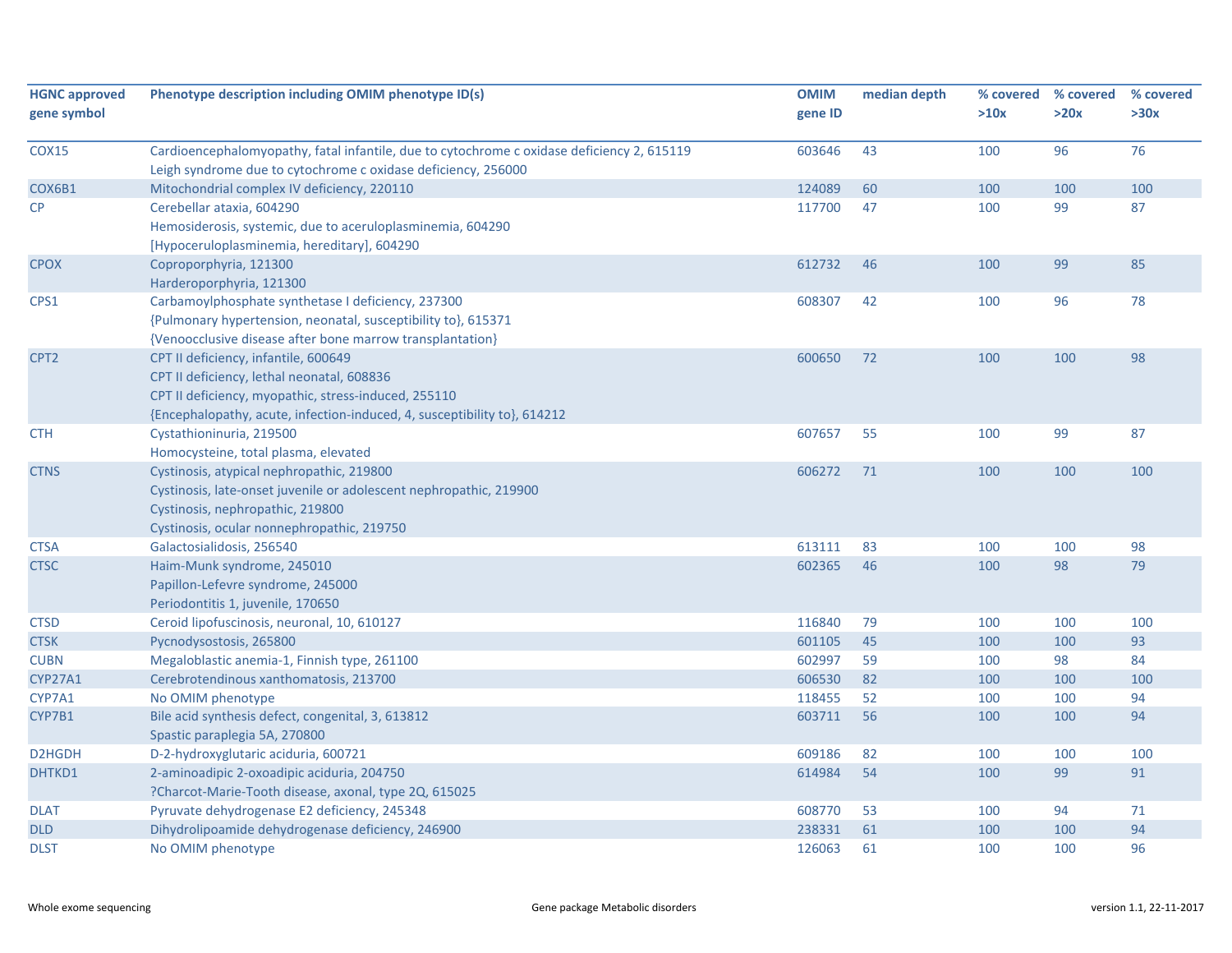| <b>HGNC approved</b> | Phenotype description including OMIM phenotype ID(s)                 | <b>OMIM</b> | median depth | % covered | % covered | % covered |
|----------------------|----------------------------------------------------------------------|-------------|--------------|-----------|-----------|-----------|
| gene symbol          |                                                                      | gene ID     |              | >10x      | >20x      | >30x      |
| <b>DMGDH</b>         | Dimethylglycine dehydrogenase deficiency, 605850                     | 605849      | 53           | 100       | 99        | 89        |
| DNAJC12              | Hyperphenylalaninemia, mild, non-BH4-deficient, 617384               | 606060      | 50           | 100       | 94        | 76        |
| DNAJC5               | Ceroid lipofuscinosis, neuronal, 4, Parry type, 162350               | 611203      | 129          | 100       | 100       | 97        |
| <b>DOLK</b>          | Congenital disorder of glycosylation, type Im, 610768                | 610746      | 94           | 100       | 100       | 100       |
| DPAGT1               | Congenital disorder of glycosylation, type Ij, 608093                | 191350      | 54           | 100       | 100       | 95        |
|                      | Myasthenic syndrome, congenital, 13, with tubular aggregates, 614750 |             |              |           |           |           |
| DPM1                 | Congenital disorder of glycosylation, type le, 608799                | 603503      | 54           | 93        | 89        | 77        |
| DPM <sub>2</sub>     | Congenital disorder of glycosylation, type Iu, 615042                | 603564      | 54           | 100       | 100       | 93        |
| DPM3                 | Congenital disorder of glycosylation, type Io, 612937                | 605951      | 132          | 100       | 100       | 100       |
| <b>DPYD</b>          | Dihydropyrimidine dehydrogenase deficiency, 274270                   | 612779      | 46           | 100       | 99        | 85        |
|                      | 5-fluorouracil toxicity, 274270                                      |             |              |           |           |           |
| <b>DPYS</b>          | Dihydropyrimidinuria, 222748                                         | 613326      | 55           | 100       | 99        | 90        |
| <b>EBP</b>           | Chondrodysplasia punctata dominant, 302960                           | 300205      | 66           | 100       | 100       | 96        |
|                      | MEND syndrome, 300960                                                |             |              |           |           |           |
| ECHS1                | Mitochondrial short-chain enoyl-CoA hydratase 1 deficiency, 616277   | 602292      | 51           | 100       | 99        | 87        |
| EGF                  | Hypomagnesemia 4, renal, 611718                                      | 131530      | 53           | 100       | 98        | 84        |
| ENO <sub>3</sub>     | ?Glycogen storage disease XIII, 612932                               | 131370      | 95           | 100       | 100       | 100       |
| <b>EOGT</b>          | Adams-Oliver syndrome 4, 615297                                      | 614789      | 40           | 100       | 97        | 73        |
| EPM2A                | Epilepsy, progressive myoclonic 2A (Lafora), 254780                  | 607566      | 45           | 89        | 85        | 77        |
| <b>ETFA</b>          | Glutaric acidemia IIA, 231680                                        | 608053      | 41           | 100       | 97        | 78        |
| <b>ETFB</b>          | Glutaric acidemia IIB, 231680                                        | 130410      | 68           | 100       | 100       | 100       |
| <b>ETFDH</b>         | Glutaric acidemia IIC, 231680                                        | 231675      | 67           | 100       | 100       | 95        |
| ETHE1                | Ethylmalonic encephalopathy, 602473                                  | 608451      | 71           | 100       | 100       | 92        |
| EXT1                 | Chondrosarcoma, 215300                                               | 608177      | 51           | 100       | 97        | 89        |
|                      | Exostoses, multiple, type 1, 133700                                  |             |              |           |           |           |
| EXT <sub>2</sub>     | Exostoses, multiple, type 2, 133701                                  | 608210      | 68           | 100       | 99        | 89        |
|                      | ?Seizures, scoliosis, and macrocephaly syndrome, 616682              |             |              |           |           |           |
| <b>FAH</b>           | Tyrosinemia, type I, 276700                                          | 613871      | 59           | 100       | 100       | 93        |
| <b>FASTKD2</b>       | ?Mitochondrial complex IV deficiency, 220110                         | 612322      | 55           | 100       | 99        | 90        |
| FBP1                 | Fructose-1,6-bisphosphatase deficiency, 229700                       | 611570      | 82           | 100       | 100       | 100       |
| <b>FECH</b>          | Protoporphyria, erythropoietic, 177000                               | 612386      | 44           | 100       | 98        | 83        |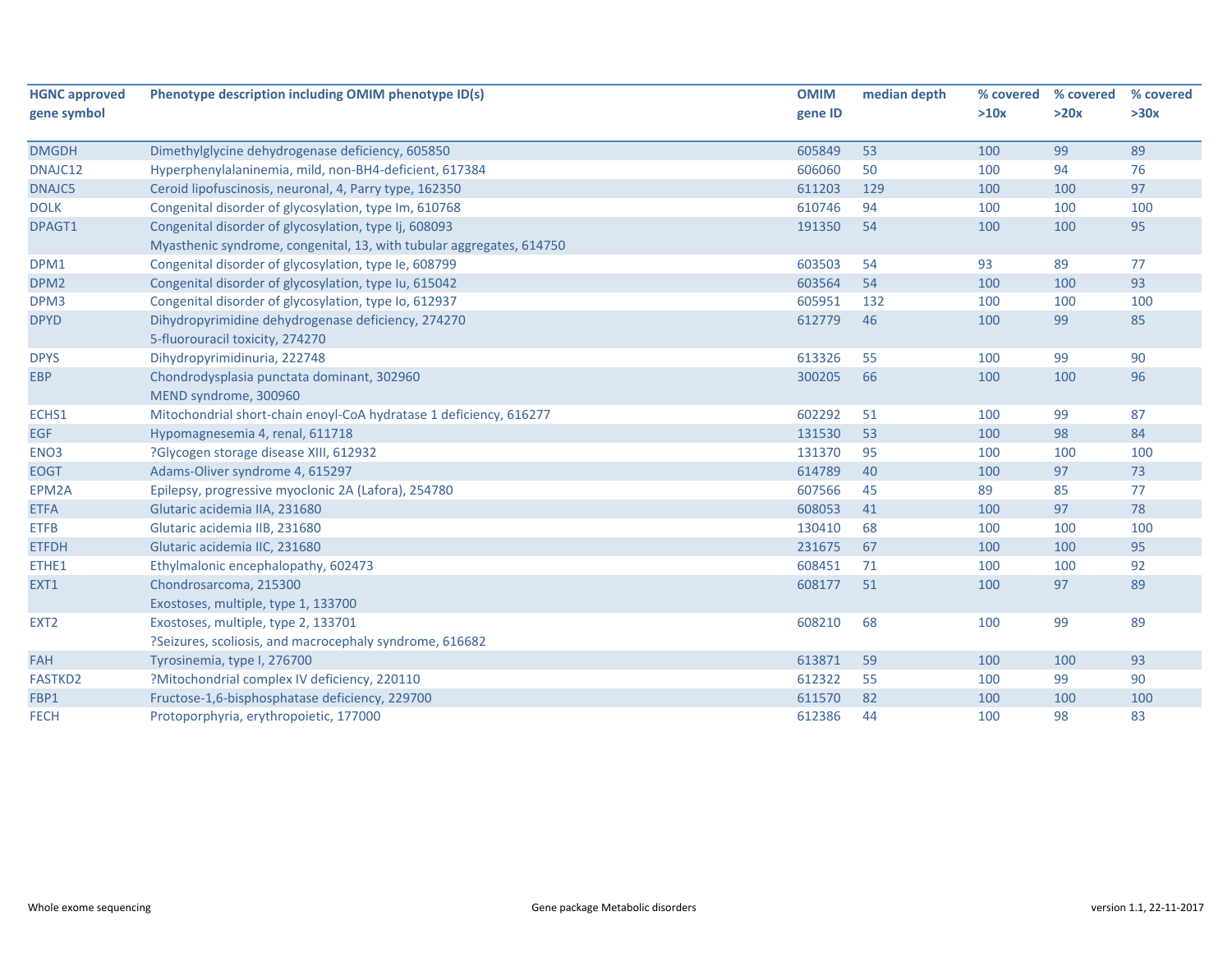| <b>HGNC approved</b> | Phenotype description including OMIM phenotype ID(s)                                                                                                                                                                                                                                                                                                                                                                                                                                                                                                                                                             | <b>OMIM</b> | median depth |      | % covered % covered | % covered |
|----------------------|------------------------------------------------------------------------------------------------------------------------------------------------------------------------------------------------------------------------------------------------------------------------------------------------------------------------------------------------------------------------------------------------------------------------------------------------------------------------------------------------------------------------------------------------------------------------------------------------------------------|-------------|--------------|------|---------------------|-----------|
| gene symbol          |                                                                                                                                                                                                                                                                                                                                                                                                                                                                                                                                                                                                                  | gene ID     |              | >10x | >20x                | >30x      |
| FGFR2                | Antley-Bixler syndrome without genital anomalies or disordered steroidogenesis, 207410<br>Apert syndrome, 101200<br>Beare-Stevenson cutis gyrata syndrome, 123790<br>Bent bone dysplasia syndrome, 614592<br>Craniofacial-skeletal-dermatologic dysplasia, 101600<br>Craniosynostosis, nonspecific<br>Crouzon syndrome, 123500<br>Gastric cancer, somatic, 613659<br>Jackson-Weiss syndrome, 123150<br>LADD syndrome, 149730<br>Pfeiffer syndrome, 101600<br>Saethre-Chotzen syndrome, 101400<br>Scaphocephaly and Axenfeld-Rieger anomaly<br>Scaphocephaly, maxillary retrusion, and mental retardation, 609579 | 176943      | 49           | 100  | 98                  | 81        |
| FH.                  | Fumarase deficiency, 606812<br>Leiomyomatosis and renal cell cancer, 150800                                                                                                                                                                                                                                                                                                                                                                                                                                                                                                                                      | 136850      | 57           | 98   | 93                  | 88        |
| <b>FKRP</b>          | Muscular dystrophy-dystroglycanopathy (congenital with brain and eye anomalies), type A, 5, 613153<br>Muscular dystrophy-dystroglycanopathy (congenital with or without mental retardation), type B, 5, 606612<br>Muscular dystrophy-dystroglycanopathy (limb-girdle), type C, 5, 607155                                                                                                                                                                                                                                                                                                                         | 606596      | 99           | 100  | 100                 | 100       |
| <b>FKTN</b>          | Cardiomyopathy, dilated, 1X, 611615<br>Muscular dystrophy-dystroglycanopathy (congenital with brain and eye anomalies), type A, 4, 253800<br>Muscular dystrophy-dystroglycanopathy (congenital without mental retardation), type B, 4, 613152<br>Muscular dystrophy-dystroglycanopathy (limb-girdle), type C, 4, 611588                                                                                                                                                                                                                                                                                          | 607440      | 65           | 100  | 100                 | 97        |
| FMO <sub>3</sub>     | Trimethylaminuria, 602079                                                                                                                                                                                                                                                                                                                                                                                                                                                                                                                                                                                        | 136132      | 51           | 100  | 98                  | 90        |
| FOLR1                | Neurodegeneration due to cerebral folate transport deficiency, 613068                                                                                                                                                                                                                                                                                                                                                                                                                                                                                                                                            | 136430      | 85           | 100  | 100                 | 100       |
| <b>FOXRED1</b>       | Leigh syndrome due to mitochondrial complex I deficiency, 256000<br>Mitochondrial complex I deficiency, 252010 dominant                                                                                                                                                                                                                                                                                                                                                                                                                                                                                          | 613622      | 64           | 100  | 100                 | 100       |
| <b>FTCD</b>          | Glutamate formiminotransferase deficiency, 229100                                                                                                                                                                                                                                                                                                                                                                                                                                                                                                                                                                | 606806      | 54           | 97   | 93                  | 89        |
| <b>FUCA1</b>         | Fucosidosis, 230000                                                                                                                                                                                                                                                                                                                                                                                                                                                                                                                                                                                              | 612280      | 54           | 100  | 100                 | 87        |
| FXYD <sub>2</sub>    | Hypomagnesemia 2, renal, 154020                                                                                                                                                                                                                                                                                                                                                                                                                                                                                                                                                                                  | 601814      | 62           | 100  | 100                 | 100       |
| G6PC                 | Glycogen storage disease la, 232200                                                                                                                                                                                                                                                                                                                                                                                                                                                                                                                                                                              | 613742      | 64           | 100  | 100                 | 95        |
| <b>GAA</b>           | Glycogen storage disease II, 232300                                                                                                                                                                                                                                                                                                                                                                                                                                                                                                                                                                              | 606800      | 74           | 100  | 100                 | 99        |
| <b>GALC</b>          | Krabbe disease, 245200                                                                                                                                                                                                                                                                                                                                                                                                                                                                                                                                                                                           | 606890      | 38           | 100  | 94                  | 64        |
| <b>GALE</b>          | Galactose epimerase deficiency, 230350                                                                                                                                                                                                                                                                                                                                                                                                                                                                                                                                                                           | 606953      | 69           | 100  | 100                 | 100       |
| GALK1                | Galactokinase deficiency with cataracts, 230200                                                                                                                                                                                                                                                                                                                                                                                                                                                                                                                                                                  | 604313      | 93           | 100  | 100                 | 100       |
| <b>GALNS</b>         | Mucopolysaccharidosis IVA, 253000                                                                                                                                                                                                                                                                                                                                                                                                                                                                                                                                                                                | 612222      | 59           | 100  | 100                 | 94        |
| GALNT3               | Tumoral calcinosis, hyperphosphatemic, familial, 211900                                                                                                                                                                                                                                                                                                                                                                                                                                                                                                                                                          | 601756      | 56           | 100  | 100                 | 91        |
| <b>GALT</b>          | Galactosemia, 230400                                                                                                                                                                                                                                                                                                                                                                                                                                                                                                                                                                                             | 606999      | 96           | 100  | 100                 | 100       |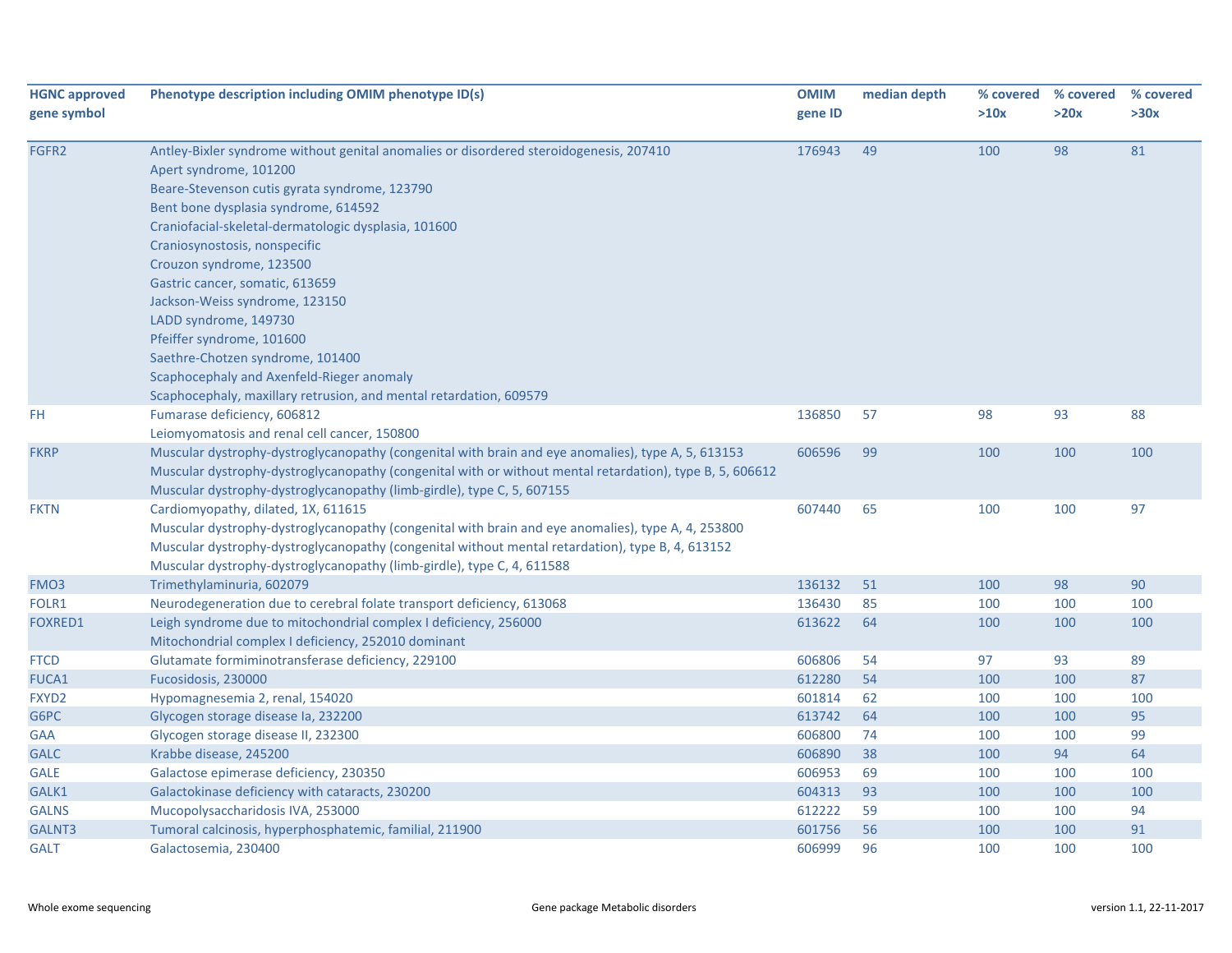| <b>HGNC approved</b> | Phenotype description including OMIM phenotype ID(s)                                                | <b>OMIM</b> | median depth |      | % covered % covered | % covered |
|----------------------|-----------------------------------------------------------------------------------------------------|-------------|--------------|------|---------------------|-----------|
| gene symbol          |                                                                                                     | gene ID     |              | >10x | >20x                | >30x      |
| <b>GAMT</b>          | Cerebral creatine deficiency syndrome 2, 612736                                                     | 601240      | 60           | 100  | 97                  | 90        |
| <b>GANAB</b>         | Polycyctic kidney disease 3, 600666                                                                 | 104160      | 56           | 100  | 99                  | 92        |
| <b>GATM</b>          | Cerebral creatine deficiency syndrome 3, 612718                                                     | 602360      | 44           | 100  | 100                 | 89        |
| <b>GBA</b>           | Gaucher disease, perinatal lethal, 608013                                                           | 606463      | 145          | 100  | 100                 | 100       |
|                      | Gaucher disease, type I, 230800                                                                     |             |              |      |                     |           |
|                      | Gaucher disease, type II, 230900                                                                    |             |              |      |                     |           |
|                      | Gaucher disease, type III, 231000                                                                   |             |              |      |                     |           |
|                      | Gaucher disease, type IIIC, 231005                                                                  |             |              |      |                     |           |
|                      | {Lewy body dementia, susceptibility to}, 127750                                                     |             |              |      |                     |           |
|                      | {Parkinson disease, late-onset, susceptibility to}, 168600                                          |             |              |      |                     |           |
| GBE1                 | Glycogen storage disease IV, 232500                                                                 | 607839      | 49           | 100  | 95                  | 75        |
|                      | Polyglucosan body disease, adult form, 263570                                                       |             |              |      |                     |           |
| <b>GCDH</b>          | Glutaricaciduria, type I, 231670                                                                    | 608801      | 79           | 100  | 100                 | 100       |
| GCH1                 | Dystonia, DOPA-responsive, with or without hyperphenylalaninemia, 128230                            | 600225      | 45           | 100  | 99                  | 87        |
|                      | Hyperphenylalaninemia, BH4-deficient, B, 233910                                                     |             |              |      |                     |           |
| <b>GCLC</b>          | Hemolytic anemia due to gamma-glutamylcysteine synthetase deficiency, 230450                        | 606857      | 57           | 100  | 99                  | 86        |
|                      | {Myocardial infarction, susceptibility to}, 608446                                                  |             |              |      |                     |           |
| <b>GCSH</b>          | Glycine encephalopathy, 605899                                                                      | 238330      | 70           | 100  | 91                  | 57        |
| GFM1                 | Combined oxidative phosphorylation deficiency 1, 609060                                             | 606639      | 52           | 100  | 99                  | 88        |
| GFPT1                | Myasthenia, congenital, 12, with tubular aggregates, 610542                                         | 138292      | 41           | 100  | 97                  | 73        |
| GGT1                 | No OMIM phenotype                                                                                   | 612346      | 41           | 73   | 63                  | 57        |
| <b>GIF</b>           | Intrinsic factor deficiency, 261000                                                                 | 609342      | 60           | 100  | 100                 | 93        |
| <b>GK</b>            | Glycerol kinase deficiency, 307030                                                                  | 300474      | 47           | 100  | 91                  | 74        |
| <b>GLA</b>           | Fabry disease, 301500                                                                               | 300644      | 85           | 100  | 100                 | 100       |
|                      | Fabry disease, cardiac variant, 301500                                                              |             |              |      |                     |           |
| GLB1                 | GM1-gangliosidosis, type I, 230500                                                                  | 611458      | 67           | 100  | 99                  | 87        |
|                      | GM1-gangliosidosis, type II, 230600                                                                 |             |              |      |                     |           |
|                      | GM1-gangliosidosis, type III, 230650                                                                |             |              |      |                     |           |
|                      | Mucopolysaccharidosis type IVB (Morquio), 253010                                                    |             |              |      |                     |           |
| <b>GLDC</b>          | Glycine encephalopathy, 605899                                                                      | 238300      | 50           | 100  | 94                  | 82        |
| GLUD1                | Hyperinsulinism-hyperammonemia syndrome, 606762                                                     | 138130      | 64           | 100  | 93                  | 85        |
| <b>GLUL</b>          | Glutamine deficiency, congenital, 610015                                                            | 138290      | 62           | 100  | 100                 | 98        |
| <b>GLYCTK</b>        | D-glyceric aciduria, 220120                                                                         | 610516      | 108          | 100  | 100                 | 100       |
| GM2A                 | GM2-gangliosidosis, AB variant, 272750                                                              | 613109      | 72           | 100  | 100                 | 100       |
| <b>GMPPA</b>         | Alacrima, achalasia, and mental retardation syndrome, 615510                                        | 615495      | 69           | 100  | 100                 | 100       |
| <b>GMPPB</b>         | Muscular dystrophy-dystroglycanopathy (congenital with brain and eye anomalies), type A, 14, 615350 | 615320      | 105          | 100  | 100                 | 100       |
|                      | Muscular dystrophy-dystroglycanopathy (congenital with mental retardation), type B, 14, 615351      |             |              |      |                     |           |
|                      | Muscular dystrophy-dystroglycanopathy (limb-girdle), type C, 14, 615352                             |             |              |      |                     |           |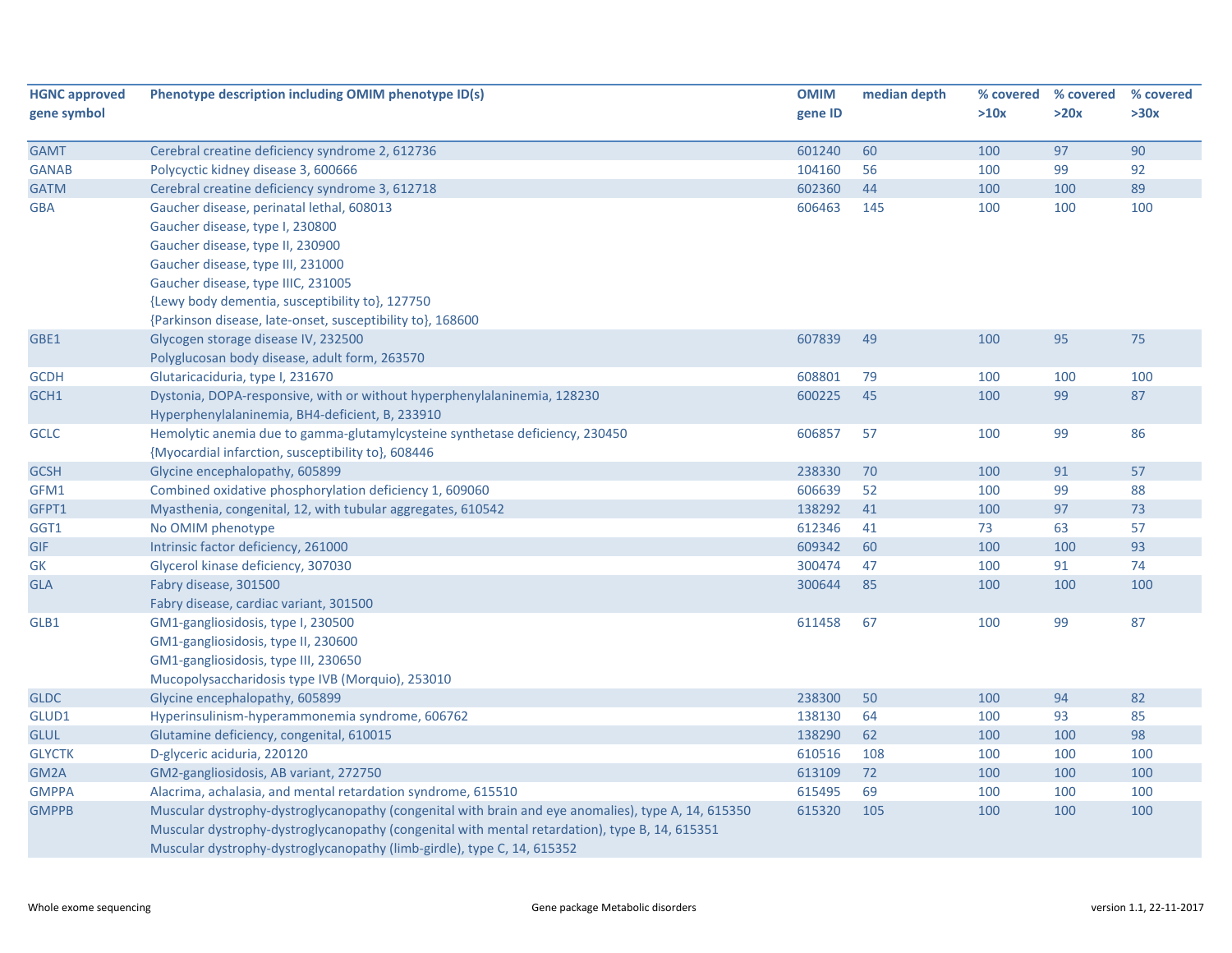| <b>HGNC approved</b><br>gene symbol | Phenotype description including OMIM phenotype ID(s)              | <b>OMIM</b><br>gene ID | median depth | % covered<br>>10x | % covered<br>>20x | % covered<br>>30x |
|-------------------------------------|-------------------------------------------------------------------|------------------------|--------------|-------------------|-------------------|-------------------|
|                                     |                                                                   |                        |              |                   |                   | 92                |
| <b>GNE</b>                          | Nonaka myopathy, 605820<br>Sialuria, 269921                       | 603824                 | 65           | 100               | 100               |                   |
| <b>GNMT</b>                         | Glycine N-methyltransferase deficiency, 606664                    | 606628                 | 67           | 100               | 100               | 98                |
| <b>GNPAT</b>                        | Rhizomelic chondrodysplasia punctata, type 2, 222765              | 602744                 | 59           | 100               | 98                | 90                |
| <b>GNPTAB</b>                       | Mucolipidosis II alpha/beta, 252500                               | 607840                 | 47           | 100               | 97                | 86                |
|                                     | Mucolipidosis III alpha/beta, 252600                              |                        |              |                   |                   |                   |
| <b>GNPTG</b>                        | Mucolipidosis III gamma, 252605                                   | 607838                 | 103          | 100               | 98                | 89                |
| <b>GNS</b>                          | Mucopolysaccharidosis type IIID, 252940                           | 607664                 | 46           | 100               | 98                | 88                |
| <b>GPHN</b>                         | Molybdenum cofactor deficiency C, 615501                          | 603930                 | 48           | 100               | 99                | 84                |
| <b>GRHPR</b>                        | Hyperoxaluria, primary, type II, 260000                           | 604296                 | 60           | 100               | 100               | 94                |
| <b>GSS</b>                          | Glutathione synthetase deficiency, 266130                         | 601002                 | 58           | 100               | 100               | 95                |
|                                     | Hemolytic anemia due to glutathione synthetase deficiency, 231900 |                        |              |                   |                   |                   |
| GSTZ1                               | Tyrosinemia, type Ib                                              | 603758                 | 58           | 100               | 100               | 98                |
| <b>GUSB</b>                         | Mucopolysaccharidosis VII, 253220                                 | 611499                 | 74           | 100               | 95                | 85                |
| GYG1                                | ?Glycogen storage disease XV, 613507                              | 603942                 | 44           | 100               | 100               | 92                |
|                                     | Polyglucosan body myopathy 2, 616199                              |                        |              |                   |                   |                   |
| GYS1                                | Glycogen storage disease 0, muscle, 611556                        | 138570                 | 78           | 100               | 100               | 98                |
| GYS2                                | Glycogen storage disease 0, liver, 240600                         | 138571                 | 46           | 100               | 99                | 88                |
| <b>HADH</b>                         | 3-hydroxyacyl-CoA dehydrogenase deficiency, 231530                | 601609                 | 47           | 100               | 100               | 92                |
|                                     | Hyperinsulinemic hypoglycemia, familial, 4, 609975                |                        |              |                   |                   |                   |
| <b>HADHA</b>                        | Fatty liver, acute, of pregnancy, 609016                          | 600890                 | 71           | 100               | 100               | 89                |
|                                     | HELLP syndrome, maternal, of pregnancy, 609016                    |                        |              |                   |                   |                   |
|                                     | LCHAD deficiency, 609016                                          |                        |              |                   |                   |                   |
|                                     | Trifunctional protein deficiency, 609015                          |                        |              |                   |                   |                   |
| <b>HADHB</b>                        | Trifunctional protein deficiency, 609015                          | 143450                 | 51           | 100               | 98                | 87                |
| <b>HAL</b>                          | [Histidinemia], 235800                                            | 609457                 | 57           | 100               | 99                | 92                |
| <b>HAMP</b>                         | Hemochromatosis, type 2B, 613313                                  | 606464                 | 72           | 100               | 100               | 100               |
| <b>HEXA</b>                         | GM2-gangliosidosis, several forms, 272800                         | 606869                 | 54           | 100               | 99                | 87                |
|                                     | [Hex A pseudodeficiency], 272800                                  |                        |              |                   |                   |                   |
|                                     | Tay-Sachs disease, 272800                                         |                        |              |                   |                   |                   |
| <b>HEXB</b>                         | Sandhoff disease, infantile, juvenile, and adult forms, 268800    | 606873                 | 69           | 100               | 100               | 94                |
| HFE                                 | {Alzheimer disease, susceptibility to}, 104300                    | 613609                 | 71           | 100               | 100               | 98                |
|                                     | Hemochromatosis, 235200                                           |                        |              |                   |                   |                   |
|                                     | {Microvascular complications of diabetes 7}, 612635               |                        |              |                   |                   |                   |
|                                     | {Porphyria cutanea tarda, susceptibility to}, 176100              |                        |              |                   |                   |                   |
|                                     | {Porphyria variegata, susceptibility to}, 176200                  |                        |              |                   |                   |                   |
|                                     | [Transferrin serum level QTL2], 614193                            |                        |              |                   |                   |                   |
| <b>HGD</b>                          | Alkaptonuria, 203500                                              | 607474                 | 45           | 100               | 97                | 77                |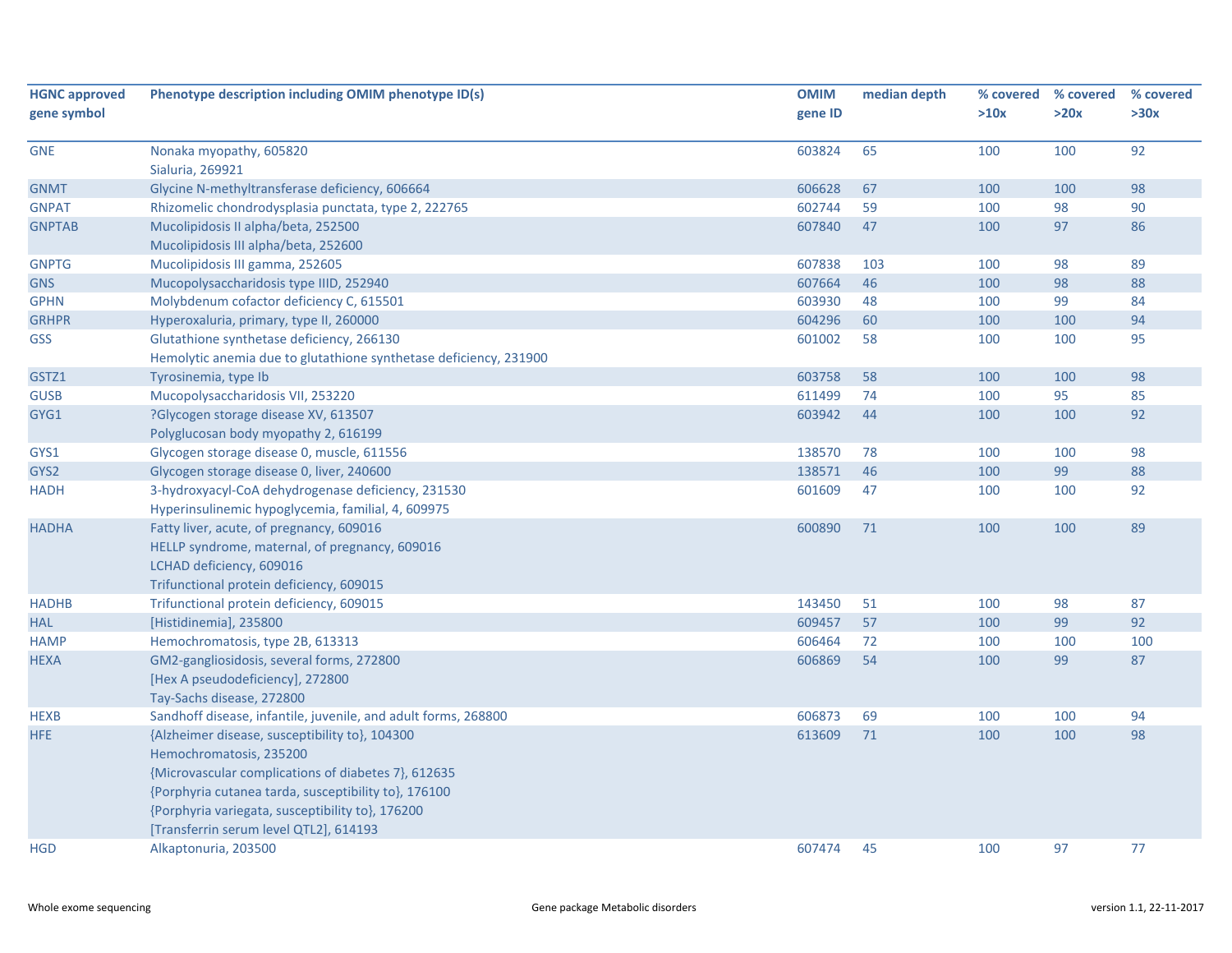| <b>HGNC approved</b> | Phenotype description including OMIM phenotype ID(s)                                                                                                                                                | <b>OMIM</b> | median depth | % covered | % covered | % covered |
|----------------------|-----------------------------------------------------------------------------------------------------------------------------------------------------------------------------------------------------|-------------|--------------|-----------|-----------|-----------|
| gene symbol          |                                                                                                                                                                                                     | gene ID     |              | >10x      | >20x      | >30x      |
| <b>HGSNAT</b>        | Mucopolysaccharidosis type IIIC (Sanfilippo C), 252930                                                                                                                                              | 610453      | 48           | 94        | 94        | 85        |
|                      | Retinitis pigmentosa 73, 616544                                                                                                                                                                     |             |              |           |           |           |
| <b>HIBADH</b>        | No OMIM phenotype                                                                                                                                                                                   | 608475      | 36           | 96        | 88        | 65        |
| <b>HIBCH</b>         | 3-hydroxyisobutryl-CoA hydrolase deficiency, 250620                                                                                                                                                 | 610690      | 38           | 100       | 91        | 61        |
| <b>HLCS</b>          | Holocarboxylase synthetase deficiency, 253270                                                                                                                                                       | 609018      | 63           | 100       | 99        | 91        |
| <b>HMBS</b>          | Porphyria, acute intermittent, 176000                                                                                                                                                               | 609806      | 62           | 100       | 100       | 99        |
|                      | Porphyria, acute intermittent, nonerythroid variant, 176000                                                                                                                                         |             |              |           |           |           |
| <b>HMGCL</b>         | HMG-CoA lyase deficiency, 246450                                                                                                                                                                    | 613898      | 57           | 100       | 100       | 94        |
| HMGCS2               | HMG-CoA synthase-2 deficiency, 605911                                                                                                                                                               | 600234      | 57           | 100       | 100       | 93        |
| HOGA1                | Hyperoxaluria, primary, type III, 613616                                                                                                                                                            | 613597      | 87           | 100       | 100       | 100       |
| <b>HPD</b>           | Hawkinsinuria, 140350                                                                                                                                                                               | 609695      | 72           | 100       | 100       | 91        |
|                      | Tyrosinemia, type III, 276710                                                                                                                                                                       |             |              |           |           |           |
| HPRT1                | HPRT-related gout, 300323                                                                                                                                                                           | 308000      | 39           | 100       | 95        | 75        |
|                      | Lesch-Nyhan syndrome, 300322                                                                                                                                                                        |             |              |           |           |           |
| HPS1                 | Hermansky-Pudlak syndrome 1, 203300                                                                                                                                                                 | 604982      | 70           | 100       | 100       | 99        |
| <b>HSD17B10</b>      | HDS10 mitochondrial disease, 300438                                                                                                                                                                 | 300256      | 63           | 100       | 100       | 95        |
| <b>HSD17B4</b>       | D-bifunctional protein deficiency, 261515                                                                                                                                                           | 601860      | 49           | 100       | 97        | 80        |
|                      | Perrault syndrome 1, 233400                                                                                                                                                                         |             |              |           |           |           |
| HSD3B7               | Bile acid synthesis defect, congenital, 1, 607765                                                                                                                                                   | 607764      | 90           | 100       | 100       | 100       |
| HYAL1                | ?Mucopolysaccharidosis type IX, 601492                                                                                                                                                              | 607071      | 76           | 100       | 100       | 100       |
| IDH <sub>2</sub>     | D-2-hydroxyglutaric aciduria 2, 613657                                                                                                                                                              | 147650      | 60           | 100       | 100       | 96        |
| <b>IDS</b>           | Mucopolysaccharidosis II, 309900                                                                                                                                                                    | 300823      | 63           | 100       | 96        | 85        |
| <b>IDUA</b>          | Mucopolysaccharidosis Ih, 607014                                                                                                                                                                    | 252800      | 72           | 100       | 98        | 88        |
|                      | Mucopolysaccharidosis Ih/s, 607015                                                                                                                                                                  |             |              |           |           |           |
|                      | Mucopolysaccharidosis Is, 607016                                                                                                                                                                    |             |              |           |           |           |
| <b>ISCU</b>          | Myopathy with lactic acidosis, hereditary, 255125                                                                                                                                                   | 611911      | 56           | 100       | 100       | 90        |
| <b>ISPD</b>          | Muscular dystrophy-dystroglycanopathy (congenital with brain and eye anomalies), type A, 7, 614643                                                                                                  | 614631      | 58           | 100       | 99        | 84        |
|                      | Muscular dystrophy-dystroglycanopathy (limb-girdle), type C, 7, 616052                                                                                                                              |             |              |           |           |           |
| <b>ITPA</b>          | Epileptic encephalopathy, early infantile, 35, 616647                                                                                                                                               | 147520      | 76           | 100       | 100       | 98        |
|                      | [Inosine triphosphatase deficiency], 613850                                                                                                                                                         |             |              |           |           |           |
| <b>IVD</b>           | Isovaleric acidemia, 243500                                                                                                                                                                         | 607036      | 86           | 100       | 100       | 98        |
| <b>KHK</b>           | [Fructosuria], 229800                                                                                                                                                                               | 614058      | 75           | 100       | 100       | 93        |
| <b>KYNU</b>          | ?Hydroxykynureninuria, 236800                                                                                                                                                                       | 605197      | 57           | 100       | 100       | 92        |
| L2HGDH               | L-2-hydroxyglutaric aciduria, 236792                                                                                                                                                                | 609584      | 47           | 100       | 99        | 89        |
| LAMP <sub>2</sub>    | Danon disease, 300257                                                                                                                                                                               | 309060      | 33           | 100       | 92        | 58        |
| LARGE1               | Muscular dystrophy-dystroglycanopathy (congenital with brain and eye anomalies), type A, 6, 613154<br>Muscular dystrophy-dystroglycanopathy (congenital with mental retardation), type B, 6, 608840 | 603590      | 63           | 100       | 100       | 94        |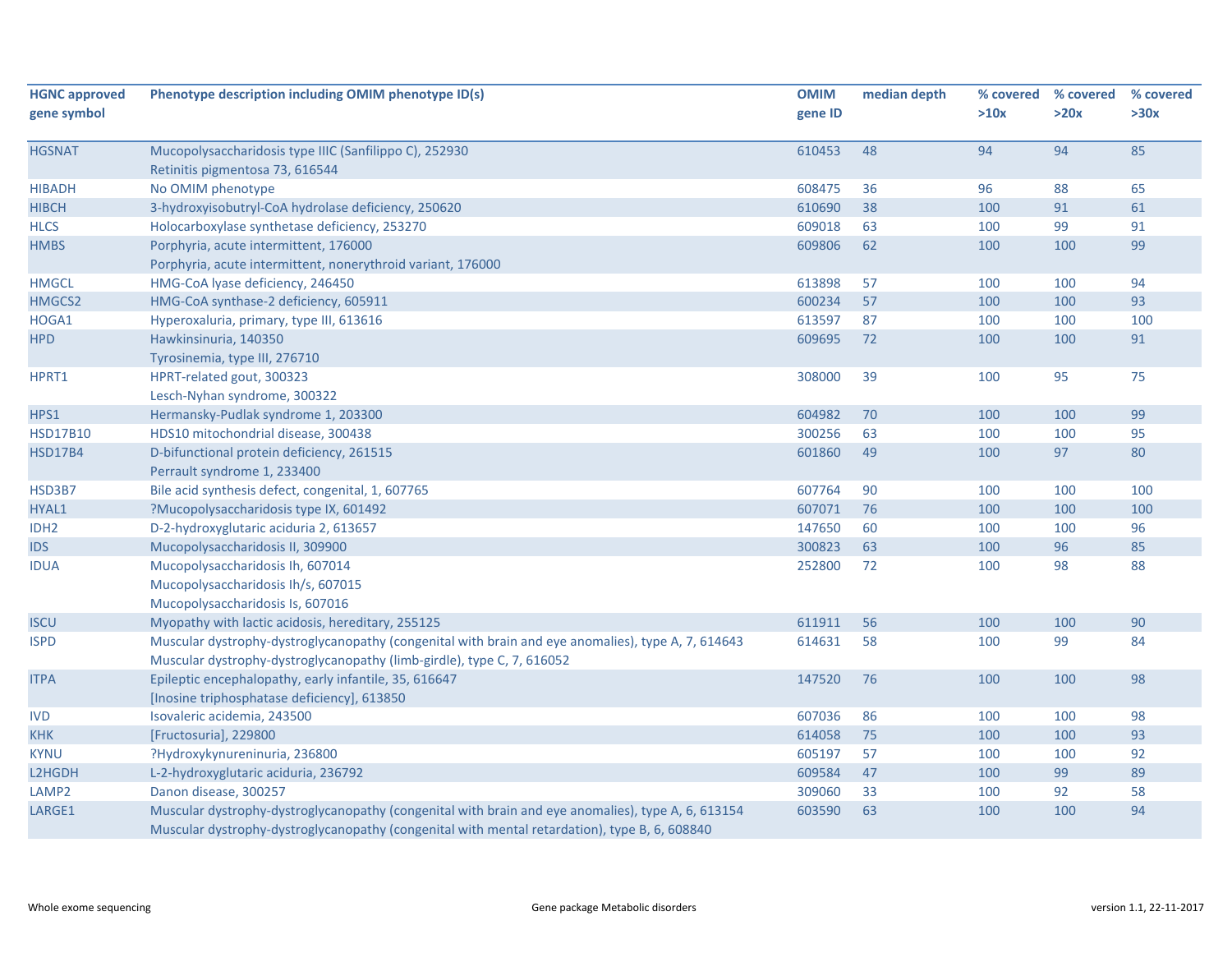| <b>HGNC approved</b><br>gene symbol | Phenotype description including OMIM phenotype ID(s)                                                                                                  | <b>OMIM</b><br>gene ID | median depth | % covered<br>>10x | % covered<br>>20x | % covered<br>>30x |
|-------------------------------------|-------------------------------------------------------------------------------------------------------------------------------------------------------|------------------------|--------------|-------------------|-------------------|-------------------|
| LBR                                 | Greenberg skeletal dysplasia, 215140<br>Pelger-Huet anomaly, 169400<br>?Reynolds syndrome, 613471                                                     | 600024                 | 48           | 100               | 97                | 84                |
| <b>LCAT</b>                         | Fish-eye disease, 136120<br>Norum disease, 245900                                                                                                     | 606967                 | 106          | 100               | 100               | 100               |
| LCT                                 | Lactase deficiency, congenital, 223000                                                                                                                | 603202                 | 84           | 100               | 100               | 98                |
| <b>LDHA</b>                         | Glycogen storage disease XI, 612933                                                                                                                   | 150000                 | 50           | 100               | 96                | $72\,$            |
| <b>LDLR</b>                         | Hypercholesterolemia, familial, 143890<br>LDL cholesterol level QTL2, 143890                                                                          | 606945                 | 117          | 100               | 100               | 100               |
| <b>LFNG</b>                         | ?Spondylocostal dysostosis 3, 609813                                                                                                                  | 602576                 | 63           | 84                | 82                | 79                |
| <b>LIPA</b>                         | Cholesteryl ester storage disease, 278000<br>Wolman disease, 278000                                                                                   | 613497                 | 46           | 100               | 99                | 82                |
| <b>LIPC</b>                         | {Diabetes mellitus, noninsulin-dependent}, 125853<br>Hepatic lipase deficiency, 614025<br>[High density lipoprotein cholesterol level QTL 12], 612797 | 151670                 | 54           | 100               | 98                | 85                |
| <b>LIPI</b>                         | {Hypertriglyceridemia, susceptibility to}, 145750                                                                                                     | 609252                 | 48           | 100               | 98                | 80                |
| LMBRD1                              | Methylmalonic aciduria and homocystinuria, cblF type, 277380                                                                                          | 612625                 | 45           | 100               | 92                | 67                |
| <b>LPL</b>                          | Combined hyperlipidemia, familial, 144250<br>[High density lipoprotein cholesterol level QTL 11]<br>Lipoprotein lipase deficiency, 238600             | 609708                 | 74           | 100               | 100               | 95                |
| LRP2                                | Donnai-Barrow syndrome, 222448                                                                                                                        | 600073                 | 47           | 100               | 97                | 84                |
| <b>LRPPRC</b>                       | Leigh syndrome, French-Canadian type, 220111                                                                                                          | 607544                 | 44           | 100               | 95                | 74                |
| MAN1B1                              | Mental retardation 15, 614202                                                                                                                         | 604346                 | 90           | 100               | 100               | 98                |
| MAN2B1                              | Mannosidosis, alpha-, types I and II, 248500                                                                                                          | 609458                 | 75           | 100               | 100               | 100               |
| <b>MANBA</b>                        | Mannosidosis, beta, 248510                                                                                                                            | 609489                 | 59           | 100               | 98                | 87                |
| <b>MAOA</b>                         | {Antisocial behavior}, 300615<br>Brunner syndrome, 300615                                                                                             | 309850                 | 41           | 100               | 96                | 80                |
| MAT <sub>1</sub> A                  | Hypermethioninemia, persistent, due to methionine adenosyltransferase I/III deficiency, 250850<br>Methionine adenosyltransferase deficiency, 250850   | 610550                 | 65           | 100               | 100               | 99                |
| MCCC <sub>2</sub>                   | 3-Methylcrotonyl-CoA carboxylase 2 deficiency, 210210                                                                                                 | 609014                 | 46           | 100               | 99                | 86                |
| <b>MCEE</b>                         | Methylmalonyl-CoA epimerase deficiency, 251120                                                                                                        | 608419                 | 55           | 100               | 100               | 80                |
| MCOLN1                              | Mucolipidosis IV, 252650                                                                                                                              | 605248                 | 84           | 100               | 100               | 100               |
| MFSD <sub>8</sub>                   | Ceroid lipofuscinosis, neuronal, 7, 610951<br>Macular dystrophy with central cone involvement, 616170                                                 | 611124                 | 50           | 100               | 98                | 81                |
| MGAT2                               | Congenital disorder of glycosylation, type IIa, 212066                                                                                                | 602616                 | 80           | 100               | 100               | 100               |
| <b>MLYCD</b>                        | Malonyl-CoA decarboxylase deficiency, 248360                                                                                                          | 606761                 | 56           | 100               | 97                | 87                |
| <b>MMAA</b>                         | Methylmalonic aciduria, vitamin B12-responsive, 251100                                                                                                | 607481                 | 59           | 100               | 100               | 97                |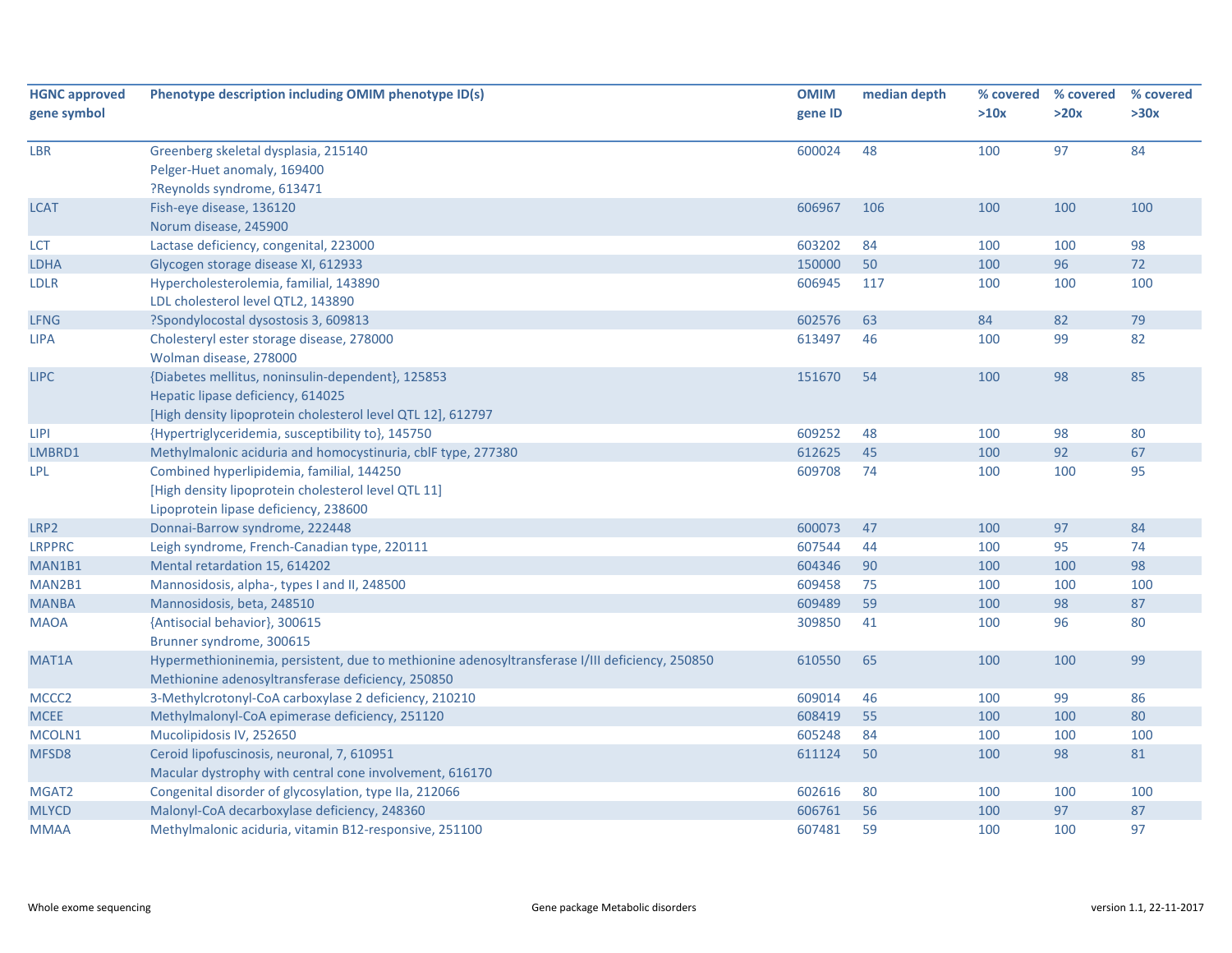| <b>HGNC approved</b> | Phenotype description including OMIM phenotype ID(s)                                                                                  | <b>OMIM</b> | median depth | % covered | % covered | % covered |
|----------------------|---------------------------------------------------------------------------------------------------------------------------------------|-------------|--------------|-----------|-----------|-----------|
| gene symbol          |                                                                                                                                       | gene ID     |              | >10x      | >20x      | >30x      |
| <b>MMAB</b>          | Methylmalonic aciduria, vitamin B12-responsive, due to defect in synthesis of adenosylcobalamin, cblB<br>complementation type, 251110 | 607568      | 50           | 100       | 99        | 84        |
| <b>MMACHC</b>        | Methylmalonic aciduria and homocystinuria, cblC type, 277400                                                                          | 609831      | 76           | 100       | 100       | 100       |
| <b>MMADHC</b>        | Homocystinuria, cblD type, variant 1, 277410                                                                                          | 611935      | 51           | 100       | 98        | 78        |
|                      | Methylmalonic aciduria and homocystinuria, cblD type, 277410                                                                          |             |              |           |           |           |
|                      | Methylmalonic aciduria, cblD type, variant 2, 277410                                                                                  |             |              |           |           |           |
| <b>MOCOS</b>         | Xanthinuria, type II, 603592                                                                                                          | 613274      | 62           | 100       | 98        | 84        |
| MOCS1                | Molybdenum cofactor deficiency A, 252150                                                                                              | 603707      | 69           | 100       | 100       | 98        |
| MOCS <sub>2</sub>    | Molybdenum cofactor deficiency B, 252160                                                                                              | 603708      | 50           | 100       | 100       | 90        |
| <b>MOGS</b>          | Congenital disorder of glycosylation, type IIb, 606056                                                                                | 601336      | 88           | 100       | 100       | 99        |
| <b>MPI</b>           | Congenital disorder of glycosylation, type Ib, 602579                                                                                 | 154550      | 103          | 100       | 100       | 99        |
| MPV17                | Mitochondrial DNA depletion syndrome 6 (hepatocerebral type), 256810                                                                  | 137960      | 65           | 100       | 100       | 99        |
| MRPS16               | Combined oxidative phosphorylation deficiency 2, 610498                                                                               | 609204      | 58           | 100       | 100       | 98        |
| MRPS22               | Combined oxidative phosphorylation deficiency 5, 611719                                                                               | 605810      | 61           | 100       | 99        | 84        |
| MSMO1                | Microcephaly, congenital cataract, and psoriasiform dermatitis, 616834                                                                | 607545      | 81           | 100       | 100       | 92        |
| <b>MTHFR</b>         | Homocystinuria due to MTHFR deficiency, 236250                                                                                        | 607093      | 65           | 100       | 100       | 98        |
|                      | {Neural tube defects, susceptibility to}, 601634                                                                                      |             |              |           |           |           |
|                      | {Schizophrenia, susceptibility to}, 181500                                                                                            |             |              |           |           |           |
|                      | {Thromboembolism, susceptibility to}, 188050                                                                                          |             |              |           |           |           |
|                      | {Vascular disease, susceptibility to}                                                                                                 |             |              |           |           |           |
| <b>MTR</b>           | Homocystinuria-megaloblastic anemia, cblG complementation type, 250940                                                                | 156570      | 52           | 100       | 98        | 85        |
|                      | {Neural tube defects, folate-sensitive, susceptibility to}, 601634                                                                    |             |              |           |           |           |
| <b>MTRR</b>          | Homocystinuria-megaloblastic anemia, cbl E type, 236270                                                                               | 602568      | 61           | 100       | 98        | 92        |
|                      | {Neural tube defects, folate-sensitive, susceptibility to}, 601634                                                                    |             |              |           |           |           |
| <b>MTTP</b>          | Abetalipoproteinemia, 200100                                                                                                          | 157147      | 49           | 100       | 99        | 89        |
|                      | {Metabolic syndrome, protection against}, 605552                                                                                      |             |              |           |           |           |
| <b>MUT</b>           | Methylmalonic aciduria, mut(0) type, 251000                                                                                           | 609058      | 56           | 100       | 98        | 86        |
| <b>MVK</b>           | Hyper-IgD syndrome, 260920                                                                                                            | 251170      | 58           | 100       | 100       | 91        |
|                      | Mevalonic aciduria, 610377                                                                                                            |             |              |           |           |           |
|                      | Porokeratosis 3, multiple types, 175900                                                                                               |             |              |           |           |           |
| <b>NAGA</b>          | Kanzaki disease, 609242                                                                                                               | 104170      | 72           | 100       | 100       | 100       |
|                      | Schindler disease, type I, 609241                                                                                                     |             |              |           |           |           |
|                      | Schindler disease, type III, 609241                                                                                                   |             |              |           |           |           |
| <b>NAGLU</b>         | ?Charcot-Marie-Tooth disease, axonal, type 2V, 616491                                                                                 | 609701      | 80           | 100       | 97        | 90        |
|                      | Mucopolysaccharidosis type IIIB (Sanfilippo B), 252920                                                                                |             |              |           |           |           |
| <b>NAGS</b>          | N-acetylglutamate synthase deficiency, 237310                                                                                         | 608300      | 57           | 100       | 100       | 99        |
| <b>NANS</b>          | Spondyloepimetaphyseal dysplasia, Camera-Genevieve type, 610442                                                                       | 605202      | 53           | 100       | 99        | 88        |
| NDUFA1               | Mitochondrial complex I deficiency, 252010 dominant                                                                                   | 300078      | 83           | 100       | 100       | 100       |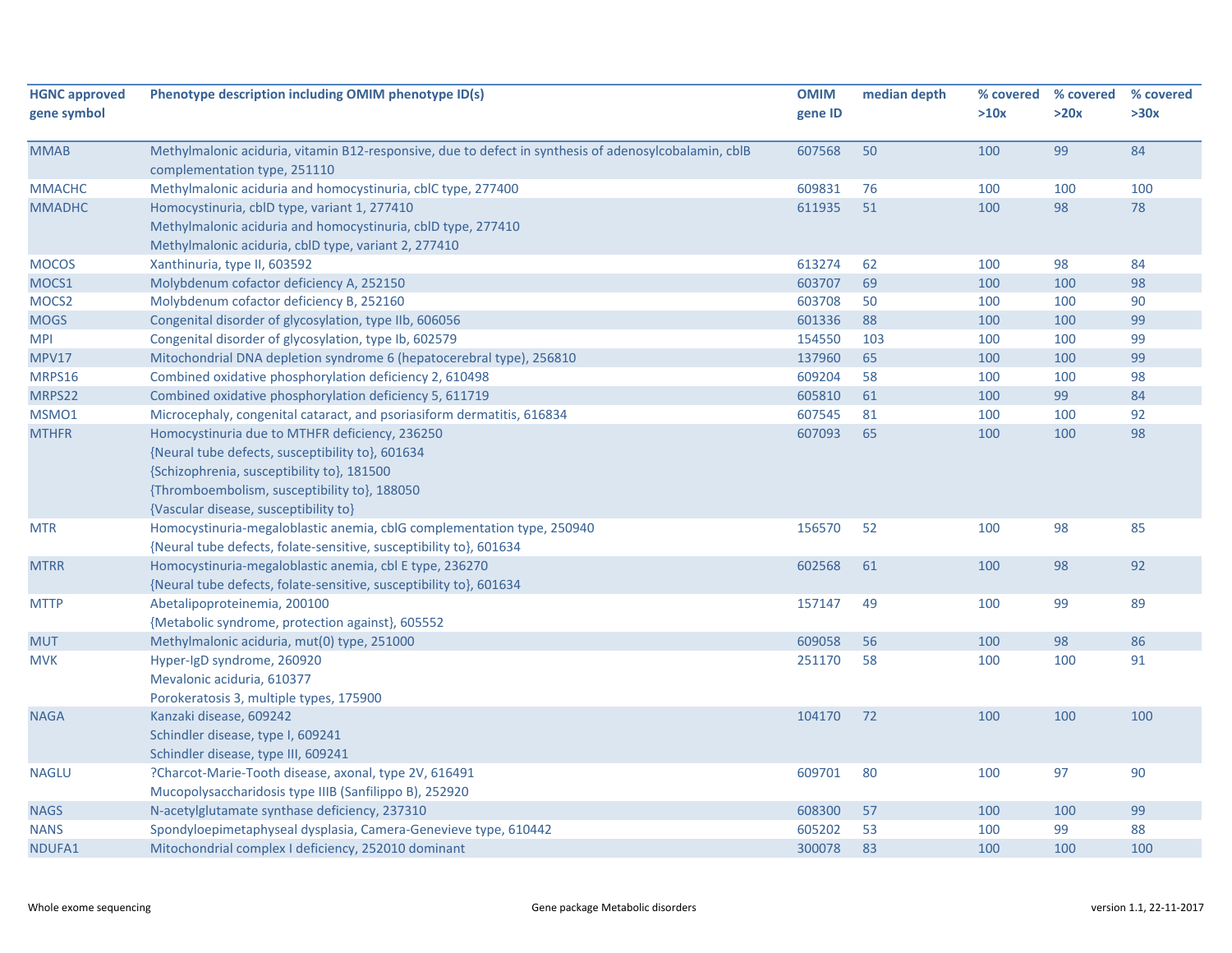| <b>HGNC approved</b> | Phenotype description including OMIM phenotype ID(s)                      | <b>OMIM</b> | median depth | % covered | % covered | % covered |
|----------------------|---------------------------------------------------------------------------|-------------|--------------|-----------|-----------|-----------|
| gene symbol          |                                                                           | gene ID     |              | >10x      | >20x      | >30x      |
| NDUFA11              | Mitochondrial complex I deficiency, 252010 dominant                       | 612638      | 72           | 100       | 100       | 100       |
| NDUFA2               | Leigh syndrome due to mitochondrial complex I deficiency, 256000          | 602137      | 87           | 100       | 100       | 100       |
| NDUFAF1              | Mitochondrial complex I deficiency, 252010 dominant                       | 606934      | 49           | 100       | 99        | 86        |
|                      |                                                                           |             |              |           |           |           |
| NDUFAF2              | Leigh syndrome, 256000                                                    | 609653      | 63           | 100       | 90        | 77        |
| NDUFAF3              | Mitochondrial complex I deficiency, 252010 dominant                       | 612911      | 79           | 100       | 100       | 100       |
|                      | Mitochondrial complex I deficiency, 252010 dominant                       |             |              |           |           |           |
| NDUFAF4              | Mitochondrial complex I deficiency, 252010 dominant                       | 611776      | 72           | 100       | 100       | 100       |
| NDUFAF5              | Mitochondrial complex 1 deficiency, 252010 dominant                       | 612360      | 54           | 100       | 100       | 89        |
| NDUFS1               | Mitochondrial complex I deficiency, 252010 dominant                       | 157655      | 49           | 100       | 98        | 77        |
| NDUFS2               | Mitochondrial complex I deficiency, 252010 dominant                       | 602985      | 59           | 100       | 100       | 97        |
| <b>NDUFS3</b>        | Leigh syndrome due to mitochondrial complex I deficiency, 256000          | 603846      | 73           | 100       | 100       | 100       |
|                      | Mitochondrial complex I deficiency, 252010 dominant                       |             |              |           |           |           |
| NDUFS4               | Leigh syndrome, 256000                                                    | 602694      | 56           | 100       | 100       | 90        |
|                      | Mitochondrial complex I deficiency, 252010 dominant                       |             |              |           |           |           |
| NDUFS6               | Mitochondrial complex I deficiency, 252010 dominant                       | 603848      | 52           | 100       | 100       | 96        |
| NDUFS7               | Leigh syndrome, 256000                                                    | 601825      | 64           | 100       | 100       | 97        |
| <b>NDUFS8</b>        | Leigh syndrome due to mitochondrial complex I deficiency, 256000          | 602141      | 91           | 100       | 100       | 100       |
| NDUFV1               | Mitochondrial complex I deficiency, 252010 dominant                       | 161015      | 95           | 100       | 100       | 100       |
| NDUFV2               | Mitochondrial complex I deficiency, 252010 dominant                       | 600532      | 47           | 100       | 96        | 78        |
| NEU1                 | Sialidosis, type I, 256550                                                | 608272      | 99           | 100       | 100       | 100       |
|                      | Sialidosis, type II, 256550                                               |             |              |           |           |           |
| NHLRC1               | Epilepsy, progressive myoclonic 2B (Lafora), 254780                       | 608072      | 93           | 100       | 100       | 100       |
| NPC1                 | Niemann-Pick disease, type C1, 257220                                     | 607623      | 58           | 100       | 100       | 93        |
|                      | Niemann-Pick disease, type D, 257220                                      |             |              |           |           |           |
| NPC <sub>2</sub>     | Niemann-pick disease, type C2, 607625                                     | 601015      | 64           | 100       | 100       | 100       |
| <b>NSDHL</b>         | CHILD syndrome, 308050                                                    | 300275      | 55           | 100       | 96        | 80        |
|                      | CK syndrome, 300831                                                       |             |              |           |           |           |
| NT5C                 | No OMIM phenotype                                                         | 191720      | 70           | 100       | 85        | 72        |
| <b>NUBPL</b>         | Mitochondrial complex I deficiency, 252010 dominant                       | 613621      | 53           | 100       | 100       | 89        |
| NUS1                 | ?Congenital disorder of glycosylation, type 1aa, 617082                   | 610463      | 59           | 100       | 100       | 96        |
| <b>OAT</b>           | Gyrate atrophy of choroid and retina with or without ornithinemia, 258870 | 613349      | 53           | 100       | 100       | 89        |
| <b>OCRL</b>          | Dent disease 2, 300555                                                    | 300535      | 36           | 100       | 92        | 67        |
|                      | Lowe syndrome, 309000                                                     |             |              |           |           |           |
| <b>OGDH</b>          | Alpha-ketoglutarate dehydrogenase deficiency, 203740                      | 613022      | 76           | 100       | 99        | 96        |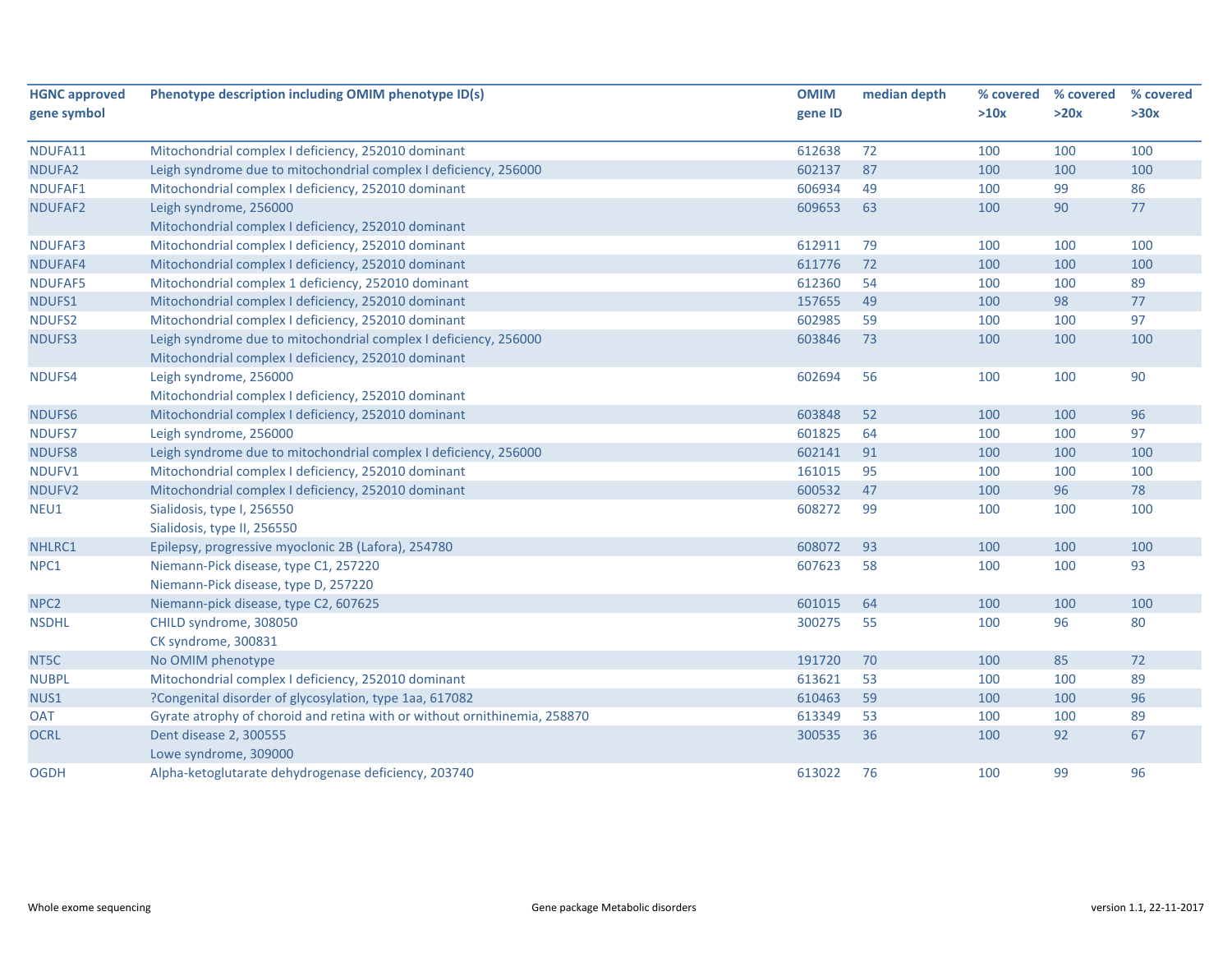| <b>HGNC approved</b><br>gene symbol | Phenotype description including OMIM phenotype ID(s)                                                                                                                                                                                 | <b>OMIM</b><br>gene ID | median depth | >10x | % covered % covered<br>>20x | % covered<br>>30x |
|-------------------------------------|--------------------------------------------------------------------------------------------------------------------------------------------------------------------------------------------------------------------------------------|------------------------|--------------|------|-----------------------------|-------------------|
| OPA1                                | Behr syndrome, 210000<br>{Glaucoma, normal tension, susceptibility to}, 606657<br>?Mitochondrial DNA depletion syndrome 14 (encephalocardiomyopathic type), 616896<br>Optic atrophy 1, 165500<br>Optic atrophy plus syndrome, 125250 | 605290                 | 46           | 100  | 96                          | 77                |
| OPA3                                | 3-methylglutaconic aciduria, type III, 258501<br>Optic atrophy 3 with cataract, 165300                                                                                                                                               | 606580                 | 66           | 100  | 100                         | 100               |
| <b>OPLAH</b>                        | 5-oxoprolinase deficiency, 260005                                                                                                                                                                                                    | 614243                 | 77           | 100  | 99                          | 97                |
| <b>OTC</b>                          | Ornithine transcarbamylase deficiency, 311250                                                                                                                                                                                        | 300461                 | 46           | 100  | 98                          | 78                |
| OXCT1                               | Succinyl CoA:3-oxoacid CoA transferase deficiency, 245050                                                                                                                                                                            | 601424                 | 50           | 100  | 99                          | 83                |
| PAH                                 | [Hyperphenylalaninemia, non-PKU mild], 261600<br>Phenylketonuria, 261600                                                                                                                                                             | 612349                 | 45           | 100  | 97                          | 82                |
| PC                                  | Pyruvate carboxylase deficiency, 266150                                                                                                                                                                                              | 608786                 | 90           | 100  | 100                         | 100               |
| PCBD1                               | Hyperphenylalaninemia, BH4-deficient, D, 264070                                                                                                                                                                                      | 126090                 | 48           | 100  | 94                          | 94                |
| <b>PCCA</b>                         | Propionicacidemia, 606054                                                                                                                                                                                                            | 232000                 | 50           | 100  | 99                          | 85                |
| <b>PCCB</b>                         | Propionicacidemia, 606054                                                                                                                                                                                                            | 232050                 | 53           | 100  | 96                          | 86                |
| PCK1                                | ?Phosphoenolpyruvate carboxykinase-1, cytosolic, deficiency, 261680                                                                                                                                                                  | 614168                 | 76           | 100  | 100                         | 100               |
| PDHA1                               | Pyruvate dehydrogenase E1-alpha deficiency, 312170                                                                                                                                                                                   | 300502                 | 42           | 99   | 93                          | 79                |
| <b>PDHB</b>                         | Pyruvate dehydrogenase E1-beta deficiency, 614111                                                                                                                                                                                    | 179060                 | 44           | 100  | 98                          | 82                |
| <b>PDHX</b>                         | Lacticacidemia due to PDX1 deficiency, 245349                                                                                                                                                                                        | 608769                 | 55           | 100  | 100                         | 96                |
| PDK1                                | No OMIM phenotype                                                                                                                                                                                                                    | 602524                 | 51           | 100  | 98                          | 86                |
| PDK <sub>2</sub>                    | No OMIM phenotype                                                                                                                                                                                                                    | 602525                 | 72           | 100  | 100                         | 98                |
| PDK3                                | ?Charcot-Marie-Tooth disease dominant, 6, 300905                                                                                                                                                                                     | 300906                 | 39           | 100  | 90                          | 60                |
| PDK4                                | No OMIM phenotype                                                                                                                                                                                                                    | 602527                 | 41           | 100  | 97                          | 75                |
| PDP1                                | Pyruvate dehydrogenase phosphatase deficiency, 608782                                                                                                                                                                                | 605993                 | 72           | 100  | 100                         | 100               |
| PDP <sub>2</sub>                    | No OMIM phenotype                                                                                                                                                                                                                    | 615499                 | 99           | 100  | 100                         | 100               |
| PDSS1                               | Coenzyme Q10 deficiency, primary, 2, 614651                                                                                                                                                                                          | 607429                 | 50           | 100  | 93                          | 84                |
| PDSS2                               | Coenzyme Q10 deficiency, primary, 3, 614652                                                                                                                                                                                          | 610564                 | 48           | 100  | 95                          | 78                |
| <b>PEPD</b>                         | Prolidase deficiency, 170100                                                                                                                                                                                                         | 613230                 | 58           | 100  | 98                          | 91                |
| PEX1                                | Heimler syndrome 1, 234580                                                                                                                                                                                                           | 602136                 | 49           | 100  | 98                          | 84                |
|                                     | Peroxisome biogenesis disorder 1A (Zellweger), 214100                                                                                                                                                                                |                        |              |      |                             |                   |
|                                     | Peroxisome biogenesis disorder 1B (NALD/IRD), 601539                                                                                                                                                                                 |                        |              |      |                             |                   |
| <b>PEX12</b>                        | Peroxisome biogenesis disorder 3A (Zellweger), 614859<br>Peroxisome biogenesis disorder 3B, 266510                                                                                                                                   | 601758                 | 54           | 100  | 100                         | 86                |
| PEX <sub>5</sub>                    | Peroxisome biogenesis disorder 2A (Zellweger), 214110<br>Peroxisome biogenesis disorder 2B, 202370<br>Rhizomelic chondrodysplasia punctata, type 5, 616716                                                                           | 600414                 | 76           | 100  | 100                         | 98                |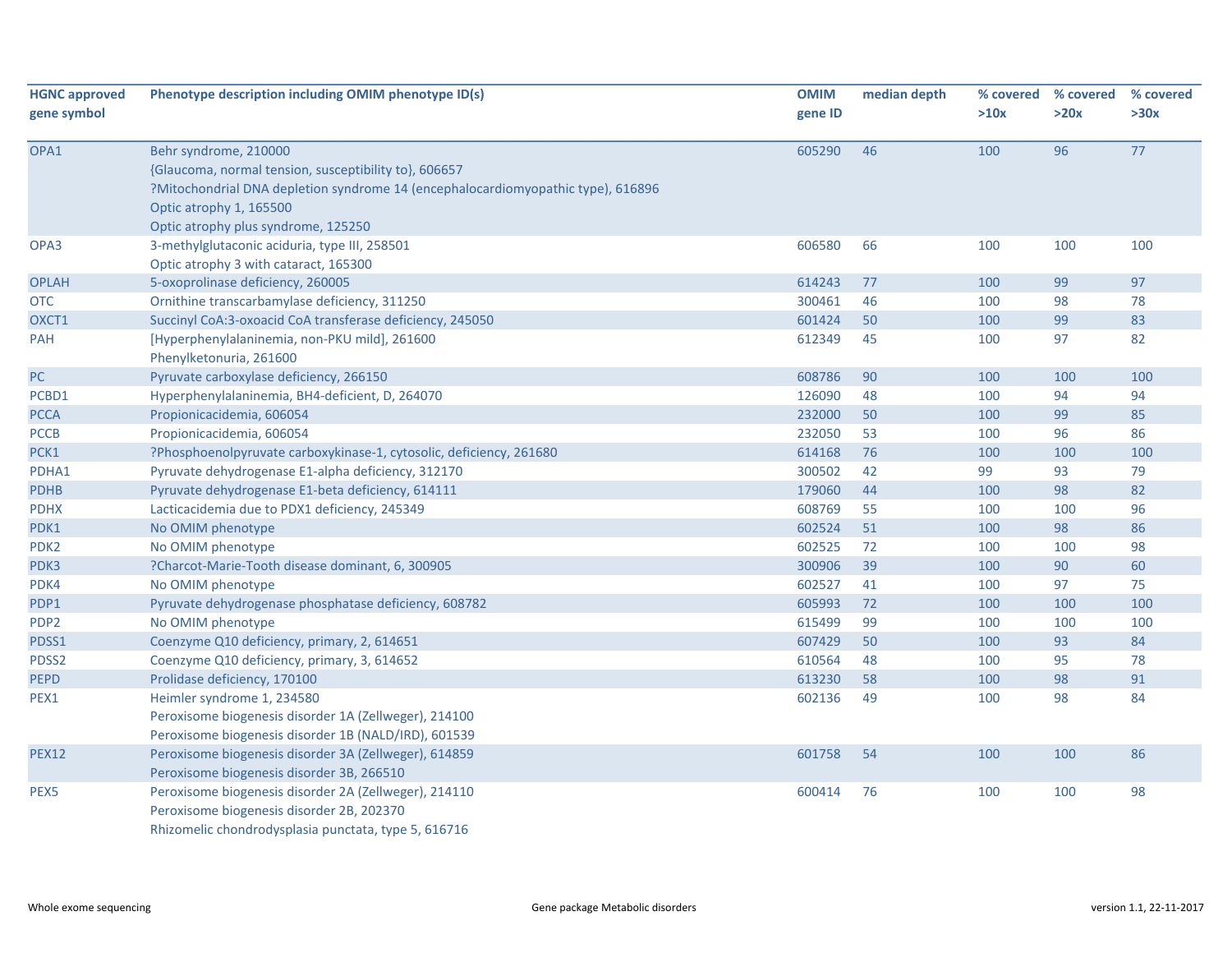| <b>HGNC approved</b> | Phenotype description including OMIM phenotype ID(s)                       | <b>OMIM</b> | median depth | % covered | % covered | % covered |
|----------------------|----------------------------------------------------------------------------|-------------|--------------|-----------|-----------|-----------|
| gene symbol          |                                                                            | gene ID     |              | >10x      | >20x      | >30x      |
|                      |                                                                            |             |              |           |           |           |
| PEX7                 | Peroxisome biogenesis disorder 9B, 614879                                  | 601757      | 43           | 100       | 100       | 87        |
|                      | Rhizomelic chondrodysplasia punctata, type 1, 215100                       |             |              |           |           |           |
| <b>PFKM</b>          | Glycogen storage disease VII, 232800                                       | 610681      | 61           | 100       | 100       | 94        |
| PGAM2                | Glycogen storage disease X, 261670                                         | 612931      | 93           | 100       | 100       | 100       |
| PGAP1                | Mental retardation 42, 615802                                              | 611655      | 51           | 100       | 95        | 78        |
| PGAP2                | Hyperphosphatasia with mental retardation syndrome 3, 614207               | 615187      | 94           | 100       | 100       | 99        |
| PGAP3                | Hyperphosphatasia with mental retardation syndrome 4, 615716               | 611801      | 62           | 100       | 100       | 98        |
| PGK1                 | Phosphoglycerate kinase 1 deficiency, 300653                               | 311800      | 48           | 100       | 100       | 91        |
| PGM1                 | Congenital disorder of glycosylation, type It, 614921                      | 171900      | 50           | 100       | 99        | 89        |
| PGM3                 | Immunodeficiency 23, 615816                                                | 172100      | 59           | 100       | 99        | 89        |
| <b>PHGDH</b>         | Neu-Laxova syndrome 1, 256520                                              | 606879      | 103          | 100       | 100       | 100       |
|                      | Phosphoglycerate dehydrogenase deficiency, 601815                          |             |              |           |           |           |
| PHKA1                | Muscle glycogenosis, 300559                                                | 311870      | 39           | 100       | 96        | 67        |
| PHKA2                | Glycogen storage disease, type IXa1, 306000                                | 300798      | 42           | 100       | 95        | 81        |
|                      | Glycogen storage disease, type IXa2, 306000                                |             |              |           |           |           |
| <b>PHKB</b>          | Phosphorylase kinase deficiency of liver and muscle, 261750                | 172490      | 54           | 100       | 99        | 91        |
| PHKG <sub>2</sub>    | Cirrhosis due to liver phosphorylase kinase deficiency                     | 172471      | 83           | 100       | 100       | 100       |
|                      | Glycogen storage disease IXc, 613027                                       |             |              |           |           |           |
| <b>PHYH</b>          | Refsum disease, 266500                                                     | 602026      | 80           | 100       | 92        | 78        |
| <b>PIGA</b>          | Multiple congenital anomalies-hypotonia-seizures syndrome 2, 300868        | 311770      | 65           | 100       | 100       | 99        |
|                      | Paroxysmal nocturnal hemoglobinuria, somatic, 300818                       |             |              |           |           |           |
| <b>PIGC</b>          | No OMIM phenotype                                                          | 601730      | 118          | 100       | 100       | 100       |
| <b>PIGG</b>          | Mental retardation 53, 616917                                              | 616918      | 75           | 100       | 100       | 99        |
| <b>PIGL</b>          | CHIME syndrome, 280000                                                     | 605947      | 62           | 100       | 100       | 81        |
| <b>PIGM</b>          | Glycosylphosphatidylinositol deficiency, 610293                            | 610273      | 58           | 100       | 100       | 99        |
| <b>PIGN</b>          | Multiple congenital anomalies-hypotonia-seizures syndrome 1, 614080        | 606097      | 45           | 100       | 93        | 72        |
| <b>PIGO</b>          | Hyperphosphatasia with mental retardation syndrome 2, 614749               | 614730      | 83           | 100       | 100       | 99        |
| <b>PIGQ</b>          | No OMIM phenotype                                                          | 605754      | 96           | 100       | 100       | 100       |
| <b>PIGT</b>          | Multiple congenital anomalies-hypotonia-seizures syndrome 3, 615398        | 610272      | 88           | 100       | 100       | 100       |
|                      | ?Paroxysmal nocturnal hemoglobinuria 2, 615399                             |             |              |           |           |           |
| <b>PIGV</b>          | Hyperphosphatasia with mental retardation syndrome 1, 239300               | 610274      | 71           | 100       | 100       | 94        |
| <b>PIGW</b>          | ?Hyperphosphatasia with mental retardation syndrome 5, 616025              | 610275      | 74           | 100       | 100       | 100       |
| <b>PIGY</b>          | Hyperphosphatasia with mental retardation syndrome 6, 616809               | 610662      | 40           | 100       | 100       | 100       |
| PMM <sub>2</sub>     | Congenital disorder of glycosylation, type Ia, 212065                      | 601785      | 53           | 100       | 100       | 91        |
| <b>PNLIP</b>         | ?Pancreatic lipase deficiency, 614338                                      | 246600      | 42           | 100       | 98        | 80        |
| <b>PNP</b>           | Immunodeficiency due to purine nucleoside phosphorylase deficiency, 613179 | 164050      | 54           | 100       | 97        | 89        |
| <b>PNPO</b>          | Pyridoxamine 5'-phosphate oxidase deficiency, 610090                       | 603287      | 53           | 100       | 100       | 85        |
| POFUT1               | Dowling-Degos disease 2, 615327                                            | 607491      | 64           | 100       | 100       | 99        |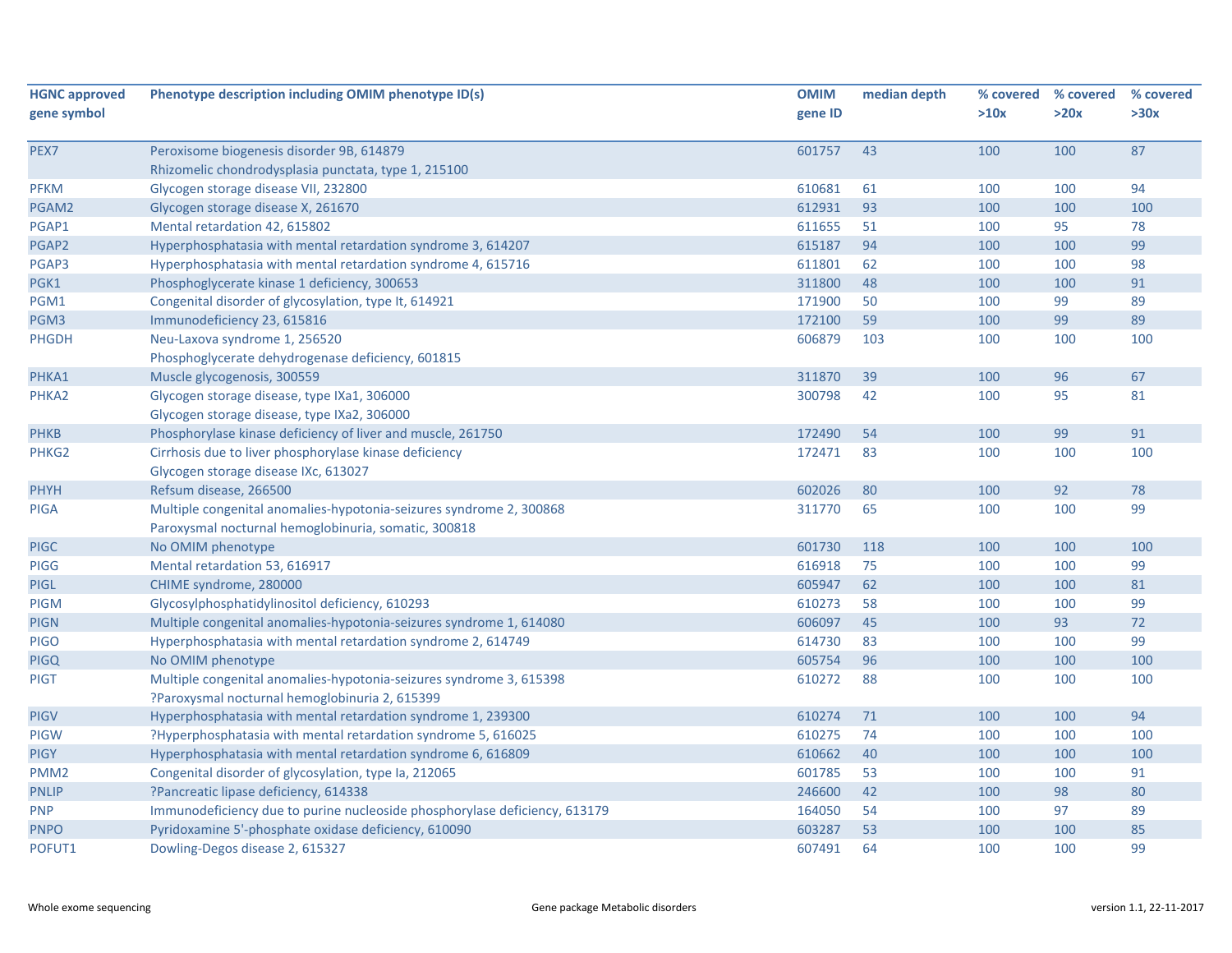| <b>HGNC approved</b><br>gene symbol | Phenotype description including OMIM phenotype ID(s)                                                                                                                                                                                                                                                             | <b>OMIM</b><br>gene ID | median depth | % covered<br>>10x | % covered<br>>20x | % covered<br>>30x |
|-------------------------------------|------------------------------------------------------------------------------------------------------------------------------------------------------------------------------------------------------------------------------------------------------------------------------------------------------------------|------------------------|--------------|-------------------|-------------------|-------------------|
| POGLUT1                             | Dowling-Degos disease 4, 615696<br>?Muscular dystrophy, limb-girdle, type 2Z, 617232                                                                                                                                                                                                                             | 615618                 | 39           | 100               | 98                | 82                |
| <b>POLG</b>                         | Mitochondrial DNA depletion syndrome 4A (Alpers type), 203700<br>Mitochondrial DNA depletion syndrome 4B (MNGIE type), 613662<br>Mitochondrial recessive ataxia syndrome (includes SANDO and SCAE), 607459<br>Progressive external ophthalmoplegia 1, 157640<br>Progressive external ophthalmoplegia 1, 258450   | 174763                 | 71           | 100               | 100               | 99                |
| POLG <sub>2</sub>                   | Progressive external ophthalmoplegia with mitochondrial DNA deletions 4, 610131                                                                                                                                                                                                                                  | 604983                 | 68           | 100               | 99                | 91                |
| POMGNT1                             | Muscular dystrophy-dystroglycanopathy (congenital with brain and eye anomalies), type A, 3, 253280<br>Muscular dystrophy-dystroglycanopathy (congenital with mental retardation), type B, 3, 613151<br>Muscular dystrophy-dystroglycanopathy (limb-girdle), type C, 3, 613157<br>Retinitis pigmentosa 76, 617123 | 606822                 | 63           | 100               | 100               | 95                |
| POMT1                               | Muscular dystrophy-dystroglycanopathy (congenital with brain and eye anomalies), type A, 1, 236670<br>Muscular dystrophy-dystroglycanopathy (congenital with mental retardation), type B, 1, 613155<br>Muscular dystrophy-dystroglycanopathy (limb-girdle), type C, 1, 609308                                    | 607423                 | 69           | 100               | 100               | 98                |
| POMT <sub>2</sub>                   | Muscular dystrophy-dystroglycanopathy (congenital with brain and eye anomalies), type A, 2, 613150<br>Muscular dystrophy-dystroglycanopathy (congenital with mental retardation), type B, 2, 613156<br>Muscular dystrophy-dystroglycanopathy (limb-girdle), type C, 2, 613158                                    | 607439                 | 52           | 100               | 99                | 89                |
| <b>POR</b>                          | Antley-Bixler syndrome with genital anomalies and disordered steroidogenesis, 201750<br>Disordered steroidogenesis due to cytochrome P450 oxidoreductase, 613571                                                                                                                                                 | 124015                 | 84           | 100               | 100               | 100               |
| <b>PPOX</b>                         | Porphyria variegata, 176200                                                                                                                                                                                                                                                                                      | 600923                 | 73           | 100               | 100               | 98                |
| PPT1                                | Ceroid lipofuscinosis, neuronal, 1, 256730                                                                                                                                                                                                                                                                       | 600722                 | 51           | 100               | 100               | 87                |
| PRKAG2                              | Cardiomyopathy, hypertrophic 6, 600858<br>Glycogen storage disease of heart, lethal congenital, 261740<br>Wolff-Parkinson-White syndrome, 194200                                                                                                                                                                 | 602743                 | 86           | 100               | 100               | 93                |
| <b>PRKCSH</b>                       | Polycystic liver disease 1, 174050                                                                                                                                                                                                                                                                               | 177060                 | 72           | 100               | 100               | 99                |
| <b>PRODH</b>                        | Hyperprolinemia, type I, 239500<br>{Schizophrenia, susceptibility to, 4}, 600850                                                                                                                                                                                                                                 | 606810                 | 60           | 100               | 92                | 81                |
| PRPS1                               | Arts syndrome, 301835<br>Charcot-Marie-Tooth disease recessive, 5, 311070<br>Deafness 1, 304500<br>Gout, PRPS-related, 300661<br>Phosphoribosylpyrophosphate synthetase superactivity, 300661                                                                                                                    | 311850                 | 43           | 100               | 96                | 79                |
| <b>PSAP</b>                         | Combined SAP deficiency, 611721<br>Gaucher disease, atypical, 610539<br>Krabbe disease, atypical, 611722<br>Metachromatic leukodystrophy due to SAP-b deficiency, 249900                                                                                                                                         | 176801                 | 77           | 100               | 97                | 92                |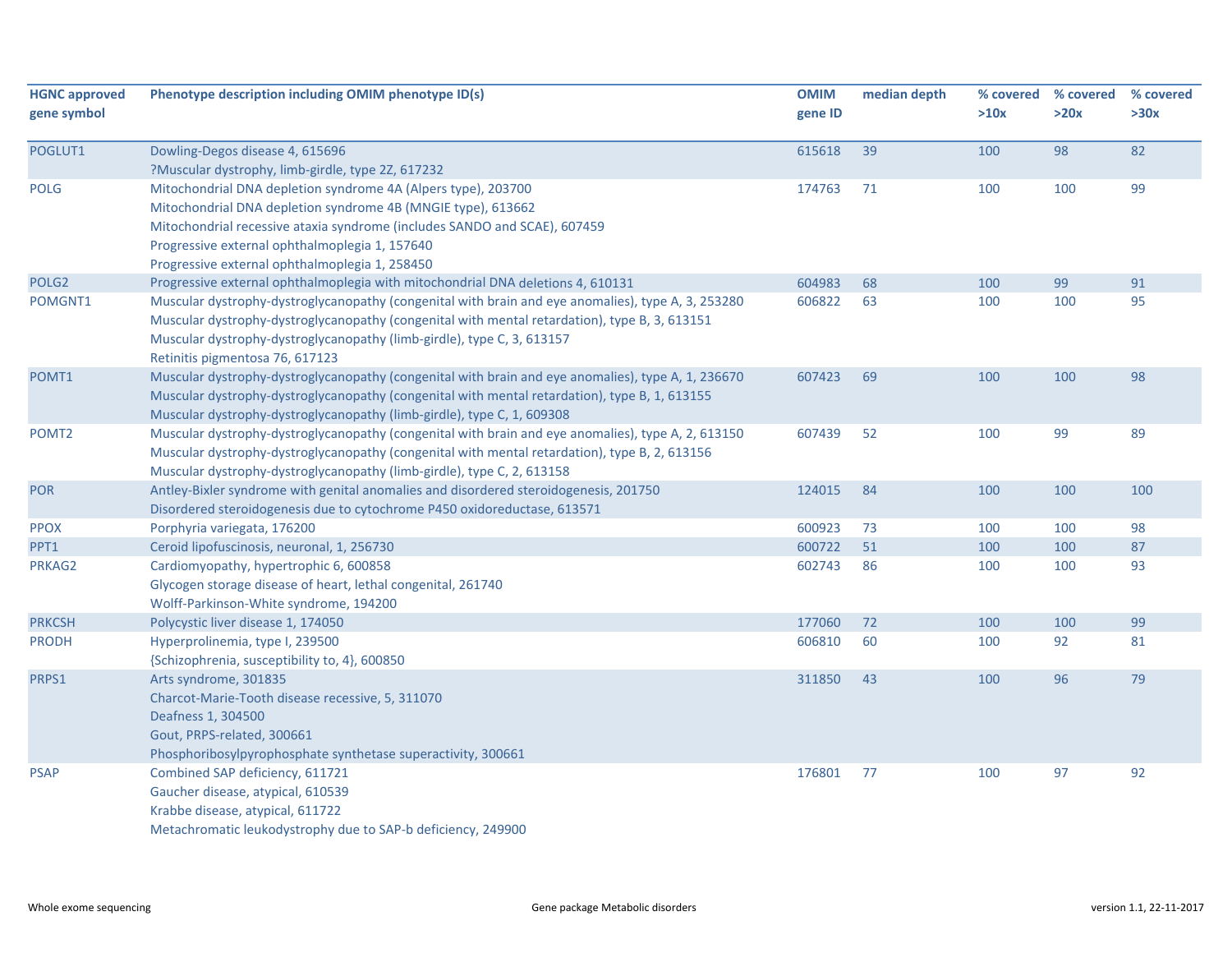| <b>HGNC approved</b> | Phenotype description including OMIM phenotype ID(s)                                             | <b>OMIM</b> | median depth | % covered | % covered | % covered |
|----------------------|--------------------------------------------------------------------------------------------------|-------------|--------------|-----------|-----------|-----------|
| gene symbol          |                                                                                                  | gene ID     |              | >10x      | >20x      | >30x      |
|                      |                                                                                                  |             |              |           |           |           |
| PSAT1                | Neu-Laxova syndrome 2, 616038                                                                    | 610936      | 50           | 100       | 100       | 91        |
|                      | ?Phosphoserine aminotransferase deficiency, 610992                                               |             |              |           |           |           |
| <b>PSPH</b>          | Phosphoserine phosphatase deficiency, 614023                                                     | 172480      | 37           | 100       | 90        | 61        |
| PTS                  | Hyperphenylalaninemia, BH4-deficient, A, 261640                                                  | 612719      | 54           | 100       | 100       | 79        |
| PUS1                 | Myopathy, lactic acidosis, and sideroblastic anemia 1, 600462                                    | 608109      | 74           | 100       | 99        | 92        |
| PYCR1                | Cutis laxa, type IIB, 612940                                                                     | 179035      | 66           | 100       | 100       | 95        |
|                      | Cutis laxa, type IIIB, 614438                                                                    |             |              |           |           |           |
| <b>PYGL</b>          | Glycogen storage disease VI, 232700                                                              | 613741      | 57           | 100       | 98        | 82        |
| <b>PYGM</b>          | McArdle disease, 232600                                                                          | 608455      | 75           | 100       | 100       | 100       |
| <b>QDPR</b>          | Hyperphenylalaninemia, BH4-deficient, C, 261630                                                  | 612676      | 52           | 100       | 97        | 84        |
| RARS2                | Pontocerebellar hypoplasia, type 6, 611523                                                       | 611524      | 47           | 100       | 97        | 76        |
| RBP4                 | Microphthalmia, isolated, with coloboma 10, 616428                                               | 180250      | 71           | 100       | 100       | 100       |
|                      | Retinal dystrophy, iris coloboma, and comedogenic acne syndrome, 615147                          |             |              |           |           |           |
| RFT1                 | Congenital disorder of glycosylation, type In, 612015                                            | 611908      | 43           | 100       | 96        | 79        |
| RNASEH2A             | Aicardi-Goutieres syndrome 4, 610333                                                             | 606034      | 73           | 100       | 100       | 99        |
| RNASEH2B             | Aicardi-Goutieres syndrome 2, 610181                                                             | 610326      | 48           | 100       | 97        | 81        |
| RNASEH <sub>2C</sub> | Aicardi-Goutieres syndrome 3, 610329                                                             | 610330      | 139          | 100       | 100       | 100       |
| RNASET2              | Leukoencephalopathy, cystic, without megalencephaly, 612951                                      | 612944      | 68           | 100       | 100       | 84        |
| <b>RPIA</b>          | ?Ribose 5-phosphate isomerase deficiency, 608611                                                 | 180430      | 52           | 100       | 98        | 89        |
| RRM2B                | Mitochondrial DNA depletion syndrome 8A (encephalomyopathic type with renal tubulopathy), 612075 | 604712      | 60           | 100       | 100       | 95        |
|                      | Mitochondrial DNA depletion syndrome 8B (MNGIE type), 612075                                     |             |              |           |           |           |
|                      | Progressive external ophthalmoplegia with mitochondrial DNA deletions 5, 613077                  |             |              |           |           |           |
| SAMHD1               | Aicardi-Goutieres syndrome 5, 612952                                                             | 606754      | 49           | 100       | 93        | 69        |
|                      | ?Chilblain lupus 2, 614415                                                                       |             |              |           |           |           |
| SAR1B                | Chylomicron retention disease, 246700                                                            | 607690      | 53           | 100       | 100       | 82        |
| <b>SARDH</b>         | [Sarcosinemia], 268900                                                                           | 604455      | 67           | 100       | 100       | 97        |
| SC5D                 | Lathosterolosis, 607330                                                                          | 602286      | 68           | 100       | 100       | 99        |
| SCO <sub>1</sub>     | Mitochondrial complex IV deficiency, 220110                                                      | 603644      | 61           | 100       | 100       | 92        |
| SCO <sub>2</sub>     | Cardioencephalomyopathy, fatal infantile, due to cytochrome c oxidase deficiency 1, 604377       | 604272      | 81           | 100       | 100       | 100       |
|                      | Myopia 6, 608908                                                                                 |             |              |           |           |           |
| SCP <sub>2</sub>     | ?Leukoencephalopathy with dystonia and motor neuropathy, 613724                                  | 184755      | 40           | 100       | 98        | 78        |
| <b>SDHA</b>          | Cardiomyopathy, dilated, 1GG, 613642                                                             | 600857      | 93           | 100       | 93        | 83        |
|                      | Leigh syndrome, 256000                                                                           |             |              |           |           |           |
|                      | Mitochondrial respiratory chain complex II deficiency, 252011                                    |             |              |           |           |           |
|                      | Paragangliomas 5, 614165                                                                         |             |              |           |           |           |
| SDHAF1               | Mitochondrial complex II deficiency, 252011                                                      | 612848      | 51           | 100       | 100       | 100       |
|                      |                                                                                                  |             |              |           |           |           |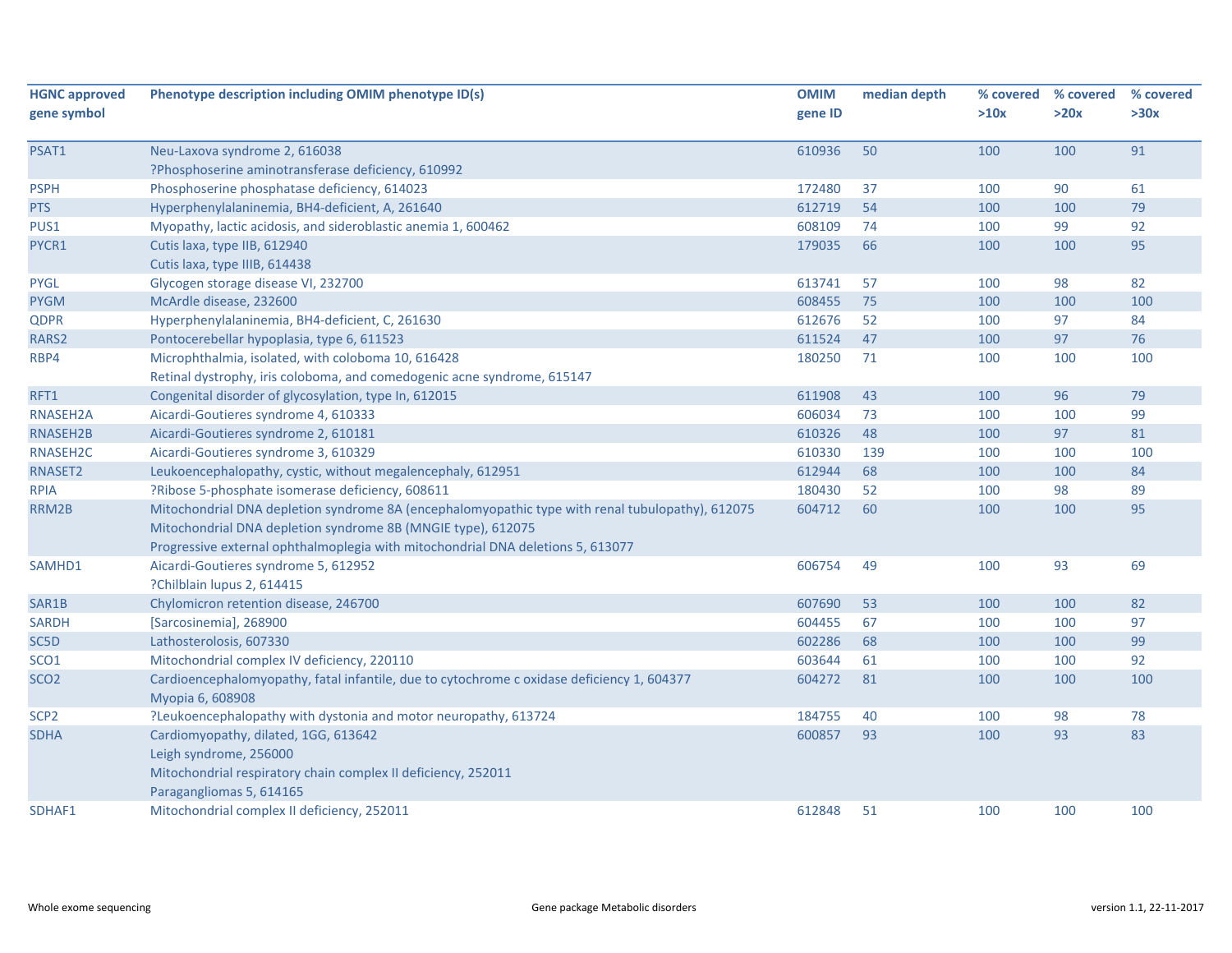| <b>HGNC approved</b><br>gene symbol | Phenotype description including OMIM phenotype ID(s)                                                                                                                                                                                                                                      | <b>OMIM</b><br>gene ID | median depth | >10x | % covered % covered<br>>20x | % covered<br>>30x |
|-------------------------------------|-------------------------------------------------------------------------------------------------------------------------------------------------------------------------------------------------------------------------------------------------------------------------------------------|------------------------|--------------|------|-----------------------------|-------------------|
| <b>SDHB</b>                         | Cowden syndrome 2, 612359<br>Gastrointestinal stromal tumor, 606764<br>Paraganglioma and gastric stromal sarcoma, 606864<br>Paragangliomas 4, 115310<br>Pheochromocytoma, 171300                                                                                                          | 185470                 | 80           | 100  | 100                         | 100               |
| <b>SDHC</b>                         | Gastrointestinal stromal tumor, 606764<br>Paraganglioma and gastric stromal sarcoma, 606864<br>Paragangliomas 3, 605373                                                                                                                                                                   | 602413                 | 113          | 100  | 100                         | 100               |
| <b>SDHD</b>                         | Carcinoid tumors, intestinal, 114900<br>Cowden syndrome 3, 615106<br>Merkel cell carcinoma, somatic<br>Mitochondrial complex II deficiency, 252011<br>Paraganglioma and gastric stromal sarcoma, 606864<br>Paragangliomas 1, with or without deafness, 168000<br>Pheochromocytoma, 171300 | 602690                 | 111          | 100  | 100                         | 100               |
| SEC23B                              | Cowden syndrome 7, 616858<br>Dyserythropoietic anemia, congenital, type II, 224100                                                                                                                                                                                                        | 610512                 | 52           | 100  | 96                          | 84                |
| SERAC1                              | 3-methylglutaconic aciduria with deafness, encephalopathy, and Leigh-like syndrome, 614739                                                                                                                                                                                                | 614725                 | 44           | 100  | 92                          | 66                |
| <b>SGSH</b>                         | Mucopolysaccharidosis type IIIA (Sanfilippo A), 252900                                                                                                                                                                                                                                    | 605270                 | 90           | 100  | 96                          | 94                |
| <b>SI</b>                           | Sucrase-isomaltase deficiency, congenital, 222900                                                                                                                                                                                                                                         | 609845                 | 45           | 100  | 97                          | 80                |
| SLC12A3                             | Gitelman syndrome, 263800                                                                                                                                                                                                                                                                 | 600968                 | 69           | 100  | 100                         | 98                |
| <b>SLC17A5</b>                      | Salla disease, 604369<br>Sialic acid storage disorder, infantile, 269920                                                                                                                                                                                                                  | 604322                 | 60           | 100  | 99                          | 83                |
| <b>SLC19A2</b>                      | Thiamine-responsive megaloblastic anemia syndrome, 249270                                                                                                                                                                                                                                 | 603941                 | 50           | 100  | 99                          | 89                |
| <b>SLC19A3</b>                      | Thiamine metabolism dysfunction syndrome 2 (biotin- or thiamine-responsive encephalopathy type 2),<br>607483                                                                                                                                                                              | 606152                 | 54           | 100  | 100                         | 94                |
| SLC1A1                              | Dicarboxylic aminoaciduria, 222730<br>{?Schizophrenia susceptibility 18}, 615232                                                                                                                                                                                                          | 133550                 | 64           | 100  | 99                          | 90                |
| SLC1A3                              | Episodic ataxia, type 6, 612656                                                                                                                                                                                                                                                           | 600111                 | 66           | 100  | 100                         | 97                |
| SLC <sub>22</sub> A <sub>5</sub>    | Carnitine deficiency, systemic primary, 212140                                                                                                                                                                                                                                            | 603377                 | 72           | 100  | 100                         | 97                |
| <b>SLC25A1</b>                      | Combined D-2- and L-2-hydroxyglutaric aciduria, 615182                                                                                                                                                                                                                                    | 190315                 | 66           | 100  | 100                         | 100               |
| <b>SLC25A12</b>                     | Epileptic encephalopathy, early infantile, 39, 612949                                                                                                                                                                                                                                     | 603667                 | 61           | 100  | 100                         | 91                |
| <b>SLC25A13</b>                     | Citrullinemia, adult-onset type II, 603471<br>Citrullinemia, type II, neonatal-onset, 605814                                                                                                                                                                                              | 603859                 | 72           | 100  | 94                          | 81                |
| <b>SLC25A15</b>                     | Hyperornithinemia-hyperammonemia-homocitrullinemia syndrome, 238970                                                                                                                                                                                                                       | 603861                 | 85           | 100  | 100                         | 94                |
| <b>SLC25A19</b>                     | Microcephaly, Amish type, 607196<br>Thiamine metabolism dysfunction syndrome 4 (progressive polyneuropathy type), 613710                                                                                                                                                                  | 606521                 | 70           | 100  | 100                         | 97                |
| <b>SLC25A20</b>                     | Carnitine-acylcarnitine translocase deficiency, 212138                                                                                                                                                                                                                                    | 613698                 | 42           | 100  | 98                          | 80                |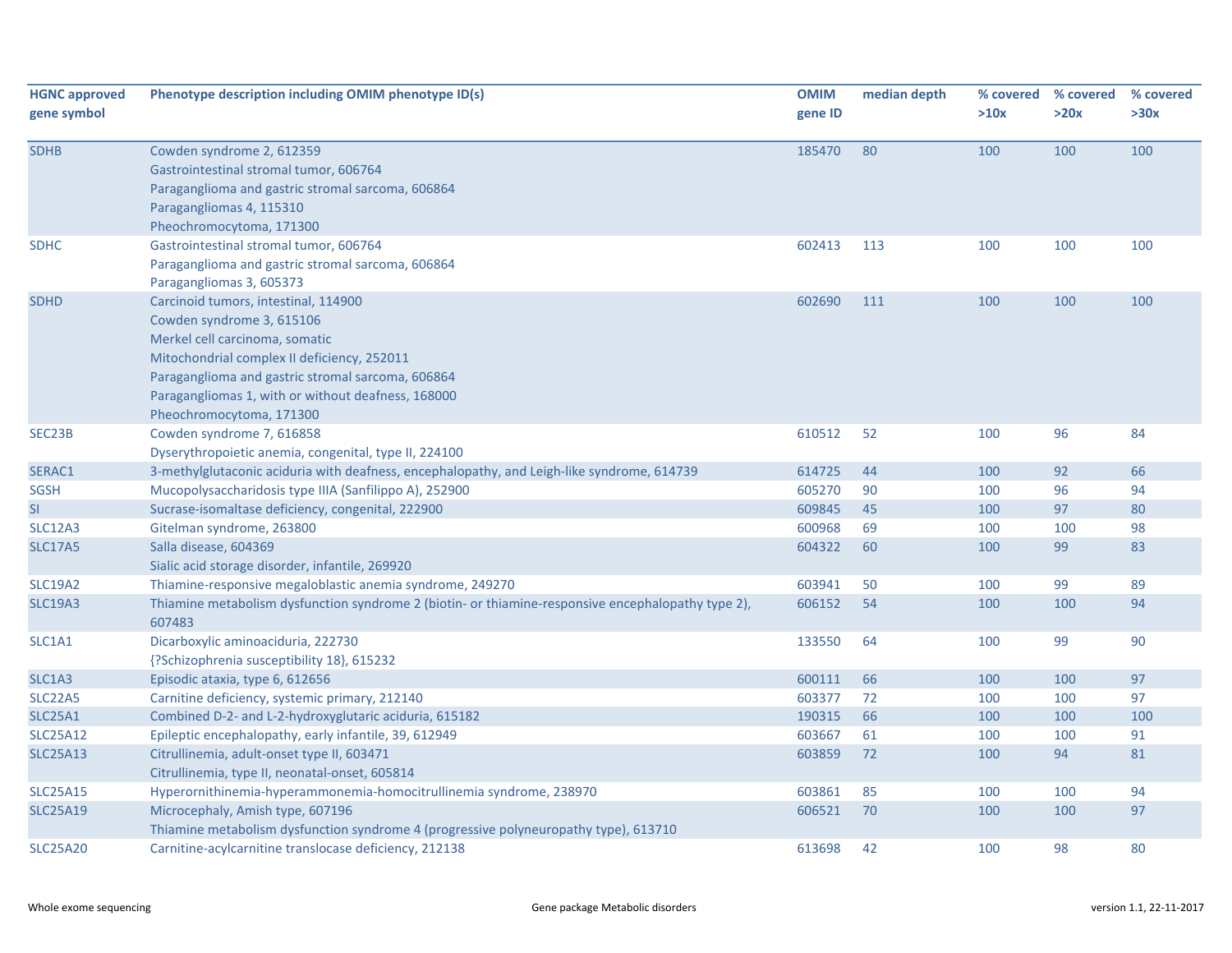| <b>HGNC approved</b>            | Phenotype description including OMIM phenotype ID(s)                                                 | <b>OMIM</b> | median depth | % covered | % covered | % covered   |
|---------------------------------|------------------------------------------------------------------------------------------------------|-------------|--------------|-----------|-----------|-------------|
| gene symbol                     |                                                                                                      | gene ID     |              | >10x      | >20x      | >30x        |
| <b>SLC25A22</b>                 | Epileptic encephalopathy, early infantile, 3, 609304                                                 | 609302      | 81           | 100       | 100       | 100         |
| <b>SLC25A3</b>                  | Mitochondrial phosphate carrier deficiency, 610773                                                   | 600370      | 73           | 100       | 100       | 97          |
| <b>SLC25A38</b>                 | Anemia, sideroblastic, 2, pyridoxine-refractory, 205950                                              | 610819      | 83           | 100       | 100       | 100         |
| <b>SLC25A4</b>                  | Mitochondrial DNA depletion syndrome 12A (cardiomyopathic type) AD, 617184                           | 103220      | 74           | 100       | 100       | 100         |
|                                 | Mitochondrial DNA depletion syndrome 12B (cardiomyopathic type) AR, 615418                           |             |              |           |           |             |
|                                 | Progressive external ophthalmoplegia with mitochondrial DNA deletions 2, 609283                      |             |              |           |           |             |
| SLC2A1                          | Dystonia 9, 601042                                                                                   | 138140      | 94           | 100       | 100       | 100         |
|                                 | {Epilepsy, idiopathic generalized, susceptibility to, 12}, 614847                                    |             |              |           |           |             |
|                                 | GLUT1 deficiency syndrome 1, infantile onset, severe, 606777                                         |             |              |           |           |             |
|                                 | GLUT1 deficiency syndrome 2, childhood onset, 612126                                                 |             |              |           |           |             |
|                                 | Stomatin-deficient cryohydrocytosis with neurologic defects, 608885                                  |             |              |           |           |             |
| SLC <sub>2</sub> A <sub>2</sub> | {Diabetes mellitus, noninsulin-dependent}, 125853                                                    | 138160      | 47           | 100       | 99        | 86          |
|                                 | Fanconi-Bickel syndrome, 227810                                                                      |             |              |           |           |             |
| <b>SLC35A1</b>                  | Congenital disorder of glycosylation, type IIf, 603585                                               | 605634      | 49           | 100       | 99        | 82          |
| SLC35A3                         | ?Arthrogryposis, mental retardation, and seizures, 615553                                            | 605632      | 55           | 100       | 96        | 76          |
| SLC37A4                         | Glycogen storage disease Ib, 232220                                                                  | 602671      | 69           | 100       | 100       | 97          |
|                                 | Glycogen storage disease Ic, 232240                                                                  |             |              |           |           |             |
| <b>SLC39A4</b>                  | Acrodermatitis enteropathica, 201100                                                                 | 607059      | 100          | 100       | 100       | $\mathbf 0$ |
| <b>SLC40A1</b>                  | Hemochromatosis, type 4, 606069                                                                      | 604653      | 47           | 100       | 100       | 89          |
| <b>SLC6A19</b>                  | Hartnup disorder, 234500                                                                             | 608893      | 73           | 100       | 100       | 98          |
|                                 | Hyperglycinuria, 138500                                                                              |             |              |           |           |             |
|                                 | Iminoglycinuria, digenic, 242600                                                                     |             |              |           |           |             |
| SLC7A9                          | Cystinuria, 220100                                                                                   | 604144      | 62           | 100       | 100       | 96          |
| SMPD1                           | Niemann-Pick disease, type A, 257200                                                                 | 607608      | 87           | 100       | 99        | 97          |
|                                 | Niemann-Pick disease, type B, 607616                                                                 |             |              |           |           |             |
| SRD5A3                          | Congenital disorder of glycosylation, type Iq, 612379                                                | 611715      | 63           | 100       | 99        | 92          |
|                                 | Kahrizi syndrome, 612713                                                                             |             |              |           |           |             |
| SSR4                            | Congenital disorder of glycosylation, type ly, 300934                                                | 300090      | 53           | 100       | 100       | 86          |
| ST3GAL5                         | Salt and pepper developmental regression syndrome, 609056                                            | 604402      | 40           | 94        | 84        | 61          |
| STT3A                           | ?Congenital disorder of glycosylation, type Iw, 615596                                               | 601134      | 43           | 100       | 99        | 89          |
| STT3B                           | ?Congenital disorder of glycosylation, type Ix, 615597                                               | 608605      | 64           | 100       | 99        | 90          |
| SUCLG1                          | Mitochondrial DNA depletion syndrome 9 (encephalomyopathic type with methylmalonic aciduria), 245400 | 611224      | 61           | 100       | 99        | 93          |
| <b>SUGCT</b>                    | Glutaric aciduria III, 231690                                                                        | 609187      | 49           | 100       | 98        | 82          |
| SUMF1                           | Multiple sulfatase deficiency, 272200                                                                | 607939      | 60           | 100       | 98        | 81          |
| <b>SUOX</b>                     | Sulfite oxidase deficiency, 272300                                                                   | 606887      | 106          | 100       | 100       | 100         |
| SURF1                           | Charcot-Marie-Tooth disease, type 4K, 616684                                                         | 185620      | 59           | 93        | 87        | 87          |
|                                 | Leigh syndrome, due to COX IV deficiency, 256000                                                     |             |              |           |           |             |
| TACO1                           | Mitochondrial complex IV deficiency, 220110                                                          | 612958      | 60           | 100       | 100       | 99          |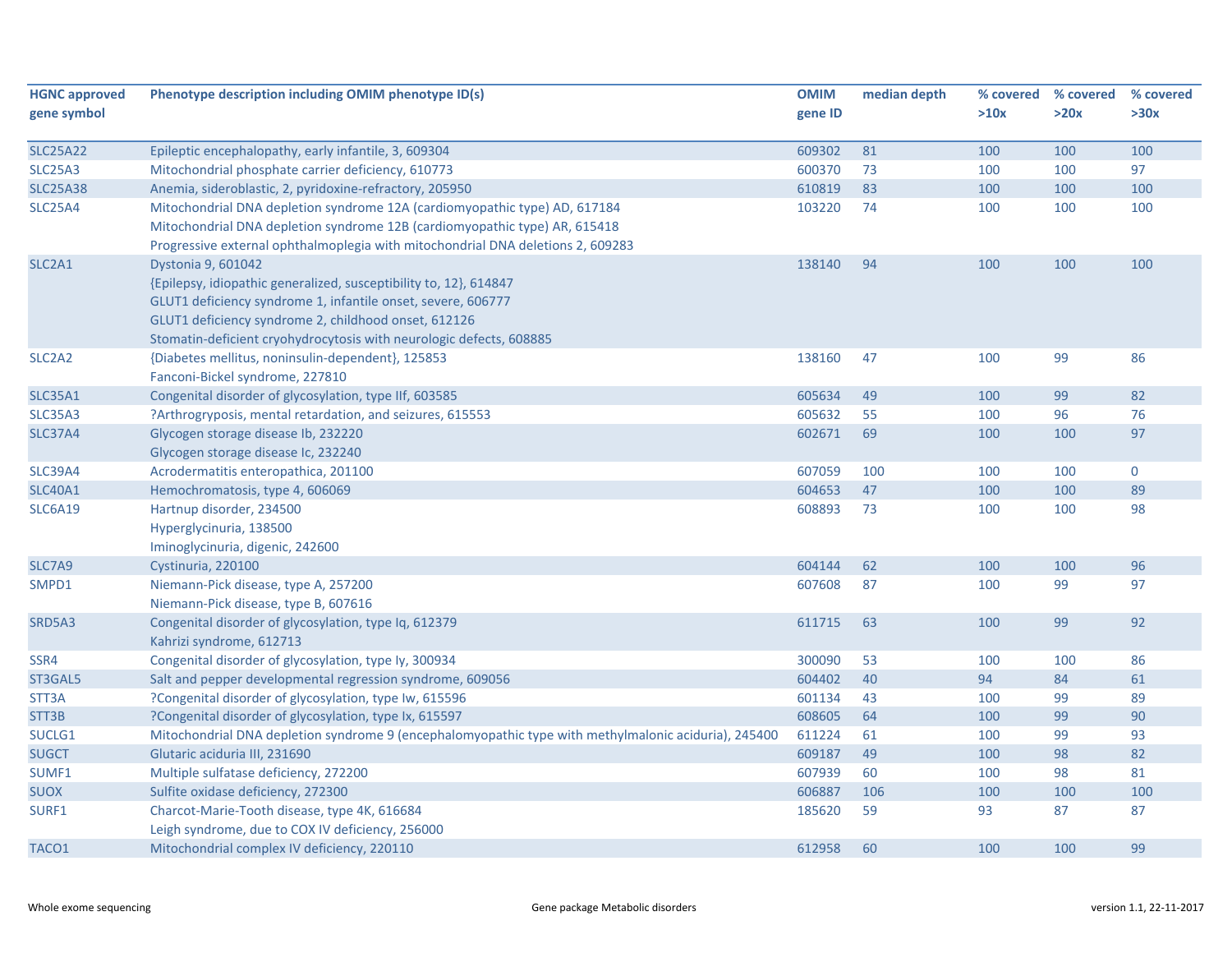| <b>HGNC approved</b> | Phenotype description including OMIM phenotype ID(s)                                                | <b>OMIM</b> | median depth | % covered | % covered | % covered |
|----------------------|-----------------------------------------------------------------------------------------------------|-------------|--------------|-----------|-----------|-----------|
| gene symbol          |                                                                                                     | gene ID     |              | >10x      | >20x      | >30x      |
|                      |                                                                                                     |             |              |           |           |           |
| TALDO1               | Transaldolase deficiency, 606003                                                                    | 602063      | 86           | 100       | 100       | 97        |
| <b>TAT</b>           | Tyrosinemia, type II, 276600                                                                        | 613018      | 48           | 100       | 100       | 91        |
| <b>TAZ</b>           | Barth syndrome, 302060                                                                              | 300394      | 59           | 100       | 91        | 90        |
| TCN1                 | No OMIM phenotype                                                                                   | 189905      | 47           | 100       | 98        | 89        |
| TCN <sub>2</sub>     | Transcobalamin II deficiency, 275350                                                                | 613441      | 76           | 100       | 100       | 99        |
| TDO <sub>2</sub>     | No OMIM phenotype                                                                                   | 191070      | 37           | 100       | 95        | $71\,$    |
| TFR <sub>2</sub>     | Hemochromatosis, type 3, 604250                                                                     | 604720      | 69           | 100       | 100       | 97        |
| <b>TH</b>            | Segawa syndrome, recessive, 605407                                                                  | 191290      | 66           | 100       | 100       | 97        |
| <b>TIMM8A</b>        | Mohr-Tranebjaerg syndrome, 304700                                                                   | 300356      | 102          | 100       | 100       | 100       |
| TK <sub>2</sub>      | Mitochondrial DNA depletion syndrome 2 (myopathic type), 609560                                     | 188250      | 46           | 100       | 99        | 86        |
|                      | ?Progressive external ophthalmoplegia with mitochondrial DNA deletions 3, 617069                    |             |              |           |           |           |
| <b>TMEM165</b>       | Congenital disorder of glycosylation, type IIk, 614727                                              | 614726      | 73           | 100       | 100       | 97        |
| <b>TMEM199</b>       | Congenital disorder of glycosylation, type IIp, 616829                                              | 616815      | 54           | 100       | 100       | 96        |
| TMEM5                | Muscular dystrophy-dystroglycanopathy (congenital with brain and eye anomalies), type A, 10, 615041 | 605862      | 58           | 100       | 98        | 78        |
| TMEM70               | Mitochondrial complex V (ATP synthase) deficiency, nuclear type 2, 614052                           | 612418      | 78           | 100       | 100       | 94        |
| <b>TPMT</b>          | {Thiopurines, poor metabolism of, 1}, 610460                                                        | 187680      | 58           | 100       | 87        | 68        |
| TPP1                 | Ceroid lipofuscinosis, neuronal, 2, 204500                                                          | 607998      | 70           | 100       | 100       | 99        |
|                      | Spinocerebellar ataxia 7, 609270                                                                    |             |              |           |           |           |
| TRAPPC11             | Muscular dystrophy, limb-girdle, type 2S, 615356                                                    | 614138      | 44           | 100       | 95        | 77        |
| <b>TREH</b>          | Trehalase deficiency, 612119                                                                        | 275360      | 74           | 100       | 100       | 99        |
| TREX1                | Aicardi-Goutieres syndrome 1, dominant and recessive, 225750                                        | 606609      | 116          | 100       | 100       | 100       |
|                      | Chilblain lupus, 610448                                                                             |             |              |           |           |           |
|                      | {Systemic lupus erythematosus, susceptibility to}, 152700                                           |             |              |           |           |           |
|                      | Vasculopathy, retinal, with cerebral leukodystrophy, 192315                                         |             |              |           |           |           |
| TRIM37               | Mulibrey nanism, 253250                                                                             | 605073      | 44           | 100       | 97        | 80        |
| TRMU                 | {Deafness, modifier of}, 580000                                                                     | 610230      | 67           | 100       | 99        | 89        |
|                      | Liver failure, transient infantile, 613070                                                          |             |              |           |           |           |
| TRPM6                | Hypomagnesemia 1, intestinal, 602014                                                                | 607009      | 55           | 100       | 97        | 89        |
| TSFM                 | Combined oxidative phosphorylation deficiency 3, 610505                                             | 604723      | 60           | 100       | 100       | 100       |
| <b>TTC19</b>         | Mitochondrial complex III deficiency, nuclear type 2, 615157                                        | 613814      | 39           | 100       | 89        | 62        |
| <b>TTPA</b>          | Ataxia with isolated vitamin E deficiency, 277460                                                   | 600415      | 45           | 100       | 96        | 79        |
| <b>TUFM</b>          | Combined oxidative phosphorylation deficiency 4, 610678                                             | 602389      | 100          | 100       | 100       | 100       |
| TUSC <sub>3</sub>    | Mental retardation 7, 611093                                                                        | 601385      | 55           | 100       | 99        | 88        |
| <b>TWNK</b>          | Mitochondrial DNA depletion syndrome 7 (hepatocerebral type), 271245                                | 606075      | 109          | 100       | 100       | 99        |
|                      | Perrault syndrome 5, 616138                                                                         |             |              |           |           |           |
|                      | Progressive external ophthalmoplegia with mitochondrial DNA deletions 3, 609286                     |             |              |           |           |           |
|                      |                                                                                                     |             |              |           |           |           |
| <b>TYMP</b>          | Mitochondrial DNA depletion syndrome 1 (MNGIE type), 603041                                         | 131222      | 67           | 100       | 100       | 98        |